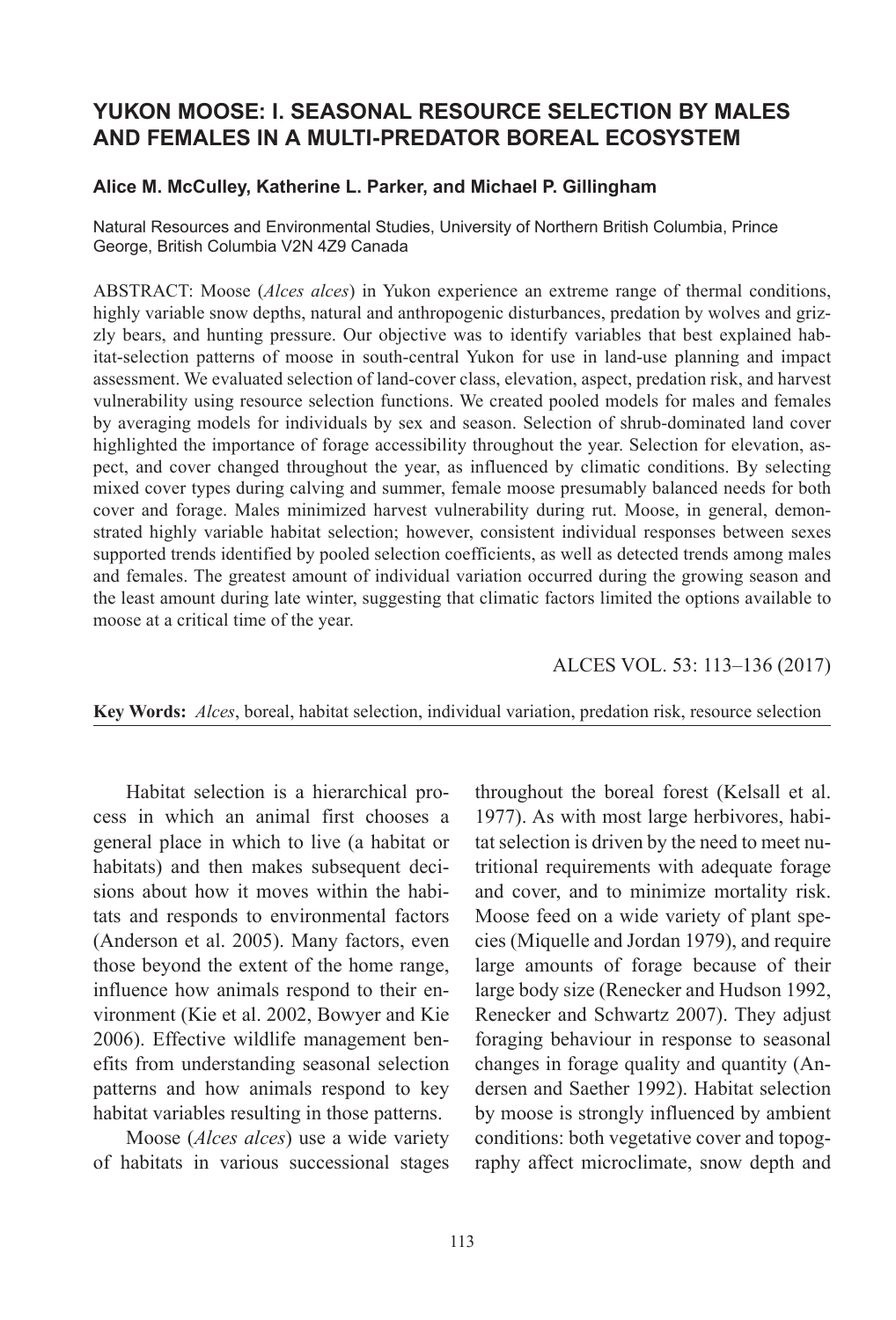density, and predation risk [\(Mysterud and](#page-22-1) [Ostbye 1999](#page-22-1)). Moose use cover and topography in all seasons to moderate extremes of cold  $(\leq -30$  °C in winter) and heat stress (Renecker and Hudson 1986), and increase use of cover with increasing snow depth, density, or crusting (Telfer 1970, Van Ballenberghe and Peek 1971). Wolves (*Canis lupus*), grizzly bears (*Ursus arctos*), and black bears (*Ursus americanus*) are the primary predators of moose in boreal systems, and deep snow may impair defensive capabilities of moose against wolves [\(Peterson](#page-22-2) [and Allen 1974](#page-22-2)). The vulnerability of moose to predation is also influenced by their age, size, and body condition, population densities of both moose and predators, and the availability of alternative prey [\(Hayes et al.](#page-20-1) [2000](#page-20-1)). Anti-predator behaviour varies with the degree of predation risk, group size, experience, and sex. Moose behaviour and population dynamics are further affected by moose density, which itself is influenced by hunter density, timing of the hunting season, and accessibility ([Baskin et al. 2004](#page-19-1)).

In addition to the effects of seasonal changes in forage, climate, and risk, differences in body size and reproductive roles between male and female moose can further modify habitat selection. Sexual segregation, as the differential use of space by the sexes outside of the breeding season, is widespread in sexually dimorphic ungulates such as moose. Most hypotheses for sexual segregation relate to reproductive strategies, sexual dimorphism, and/or social factors [\(Main et al. 1996](#page-21-2)). These hypotheses suggest that males should maximize body condition before rut and minimize energy expenditures during winter, even if predation risk increases. Larger rumen size allows males to target large quantities of coarse forage and larger body size puts them at less risk of predation. In contrast, females have smaller digestive capacity, greater energetic demands of gestation, parturition and lactation, and potentially higher exposure to predation risk. Females should feed more frequently while targeting areas with higher-quality forage in close proximity to cover ([Barboza and](#page-19-2) [Bowyer 2000](#page-19-2)) to meet minimum resource requirements while maximizing security of calves [\(Main and Coblentz 1990](#page-21-3)).

Relatively few studies have addressed habitat requirements and limiting factors of moose in Yukon, where the distribution of moose reaches some of the most northern limits of the species' range. Moose in Yukon experience extreme thermal conditions, highly variable snow depths, natural and anthropogenic disturbances that alter land cover, predation by wolves and grizzly bears, and hunting pressure [\(Kelsall and](#page-21-4) [Telfer 1974\)](#page-21-4). Moose are a focal species of many northern communities for subsistence, cultural, economic and recreational values (Timmerman and Rodgers 2005).

The overall objective of this study was to identify variables that best explained seasonal resource selection patterns of moose in south-central Yukon for subsequent use in land-use planning and impact assessment. Prior to our study, relatively little was known about the distribution, abundance, or habitat use of Yukon moose outside of the early winter, post-rut period [\(Larsen et al. 1989,](#page-21-5) [Gasaway et al. 1992](#page-20-2), [Florkiewicz and Henry](#page-20-3) [1994](#page-20-3), [Boertje et al. 1995,](#page-19-3) Keith 1995, [Mauer](#page-21-6) [1998](#page-21-6), [Hayes and Harestad 2000](#page-20-4), [Hayes et al.](#page-20-1) [2000](#page-20-1)). We incorporated topographical attributes, land cover, predation risk from wolves and grizzly bears, and harvest vulnerability into resource selection models. Resource selection functions (RSF) describe the relative selection of attributes used by an animal [\(Manly et al. 2002](#page-21-7)) and provide a broad-scale perspective of general selection patterns on the landscape ([Boyce and McDonald 1999\)](#page-20-5). They help define which attributes have the greatest influence on habitat use and how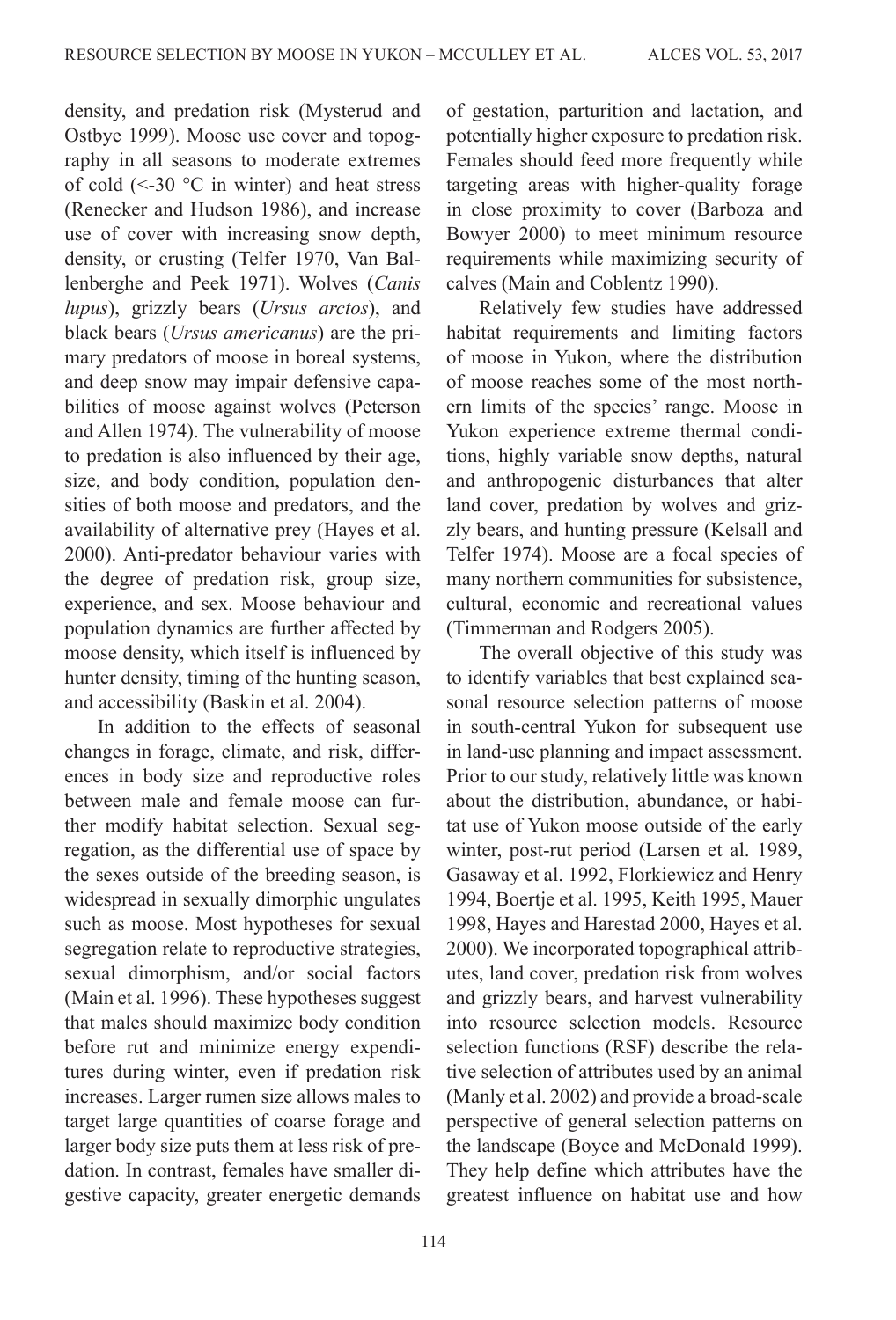<span id="page-2-0"></span>selection of different attributes can change among seasons. We hypothesized that moose would optimize survival by selecting landcover classes that minimize energy losses in winter and maximize potential forage intake during the growing season. Because of physiological and reproductive differences, we predicted that male and female moose would use different selection patterns to meet these needs. In addition to metabolic demands, moose also faced exposure to mortality risk from predators and hunters. We predicted that females would reduce exposure to predation risk throughout the year, particularly when calves were young, and that males would reduce exposure to harvest risk during the hunting season.

### **STUDY AREA**

The South Canol study area in southcentral Yukon was 130 km east of Whitehorse and 100 km north of Teslin, between 60.4743 and 61.9082° N latitude, and 128.9699 and 135.2570° W longitude.

Covering approximately 35,000 km<sup>2</sup>, it extended north from Johnson's Crossing, east of Lake Laberge, west of Frances Lake, and south of the community of Ross River (Fig. 1). Climate in the South Canol area was characterised by short cool summers and long cold winters. Mean annual precipitation ranged from 500–650 mm with most as snow in winter. Mean annual temperature was -3 °C, with a mean January temperature of -20 °C and a mean July temperature of 10 °C (Yukon Ecoregions Working Group 2004). Unlike many other areas of the Yukon, the South Canol area had few wildfires in the past 60 years (Yukon Department of Energy, Mines and Resources 2004). The area was in the Boreal Cordillera Ecozone and includes the Pelly Mountains Ecoregion with small portions of the Southern Lakes Ecoregion. The Pelly Mountain Ecoregion is a rolling plateau topped by numerous mountain peaks and dissected by small rivers. The Southern Lakes Ecoregion is characterized by dissected plateaus, rolling hills, and broad



Fig. 1. South Canol moose study area located in south-central Yukon, Canada.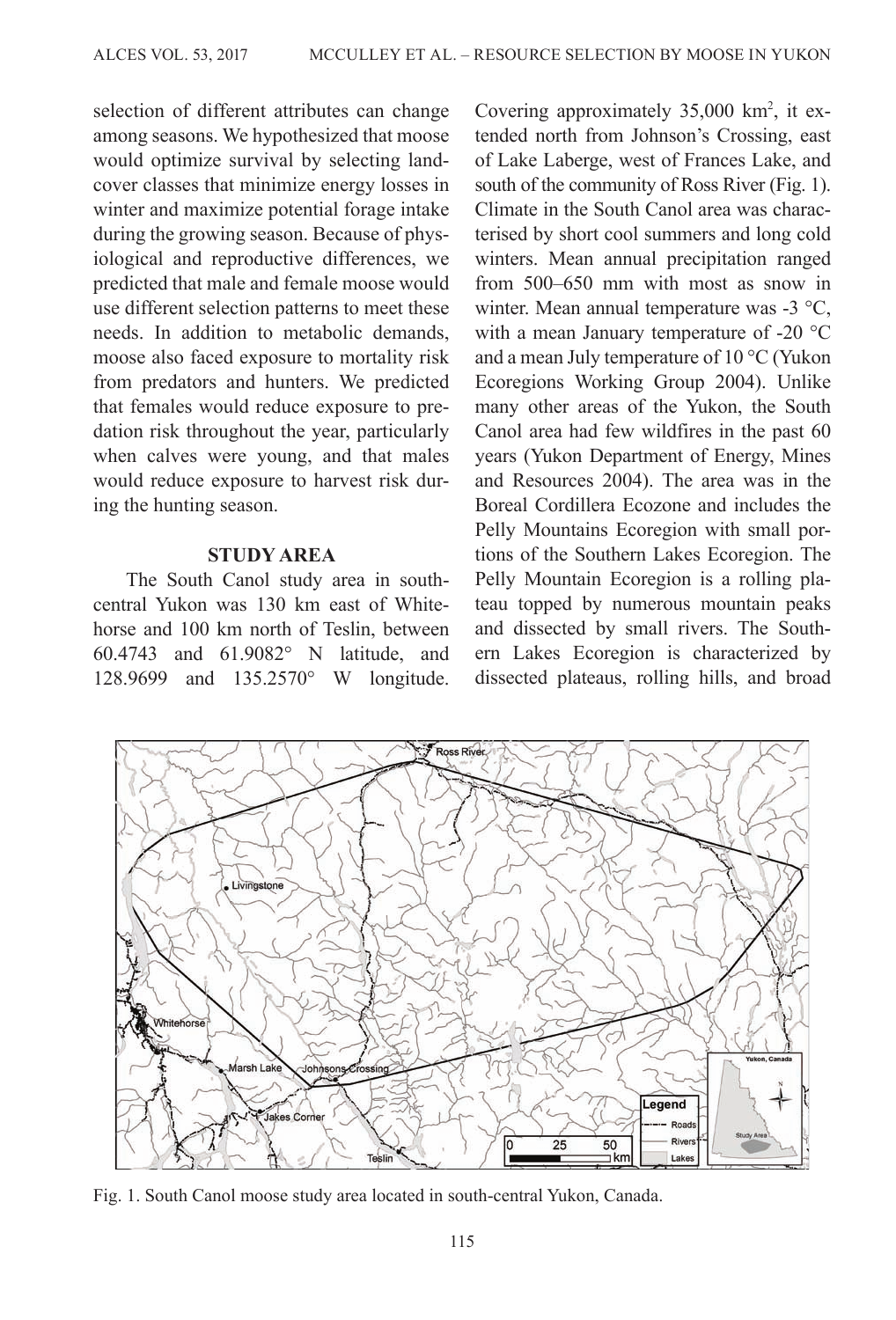valleys occupied by lakes and rivers (Yukon Ecoregions Working Group 2004). The entire area is within the sporadic discontinuous permafrost zone. Shrub and dwarf shrub tundra vegetation occurred above 1,350 m above sea level (a.s.l.), and coniferous and mixed forests occurred below 1,350 m a.s.l.

In 2007, the average population density was 241 moose/1000 km2 within a 6,735-km2 core portion of the study area, a density 1/3 higher than the Yukon average of 158 moose/1000 km2 [\(Florkiewicz et al. 2008](#page-20-6)). There were approximately 22 calves, 18 yearlings, and 76 males for every 100 adult female moose. The area also encompassed the ranges of 5 woodland caribou (*Rangifer tarandus*) herds, including the Wolf Lake, Pelly, Carcross, Atlin, and Laberge herds (Yukon Ecoregions Working Group 2004). Stone's sheep (*Ovis dalli stonei*) used the Big Salmon Range in the northern part of the study area, and wolves, grizzly bears, and black bears occurred throughout the area. Wolf density was estimated as 8-12 wolves/1,000 km<sup>2</sup> (R. Ward, Yukon Department of Environment, pers. comm., [Baer 2011](#page-19-4)), and the grizzly bear estimate was 15.2 bears/1000 km2 (R. Florkiewicz, Yukon Department of Environment, pers. comm.). Black bear density was unknown, but assumed lower than grizzly bears and with less predatory impact than either wolves or grizzly bears.

The South Canol area falls mainly within the traditional territory of the Teslin Tlingit First Nation and also includes portions of the Ta'an Kwäch'än, Kwanlin Dun, and Kaska traditional territories. Eight Game Management Subzones (GMS), one big-game outfitting concession, and portions of 17 registered trapping concessions were in the study area. Approximately half of the trapping concessions were operated by local First Nations (T. Boyes, Teslin Tlingit Council, pers. comm.). The average annual reported moose harvest (2002–2006) in the

area was approximately 1.7% of the population [\(Florkiewicz et al. 2008\)](#page-20-6). This estimate did not include unreported First Nations harvest which was estimated to equal the licensed harvest.

Very little development was present in the study area. The South Canol Road, as a seasonal unpaved highway that extends from Johnson's Crossing to Ross River, provided access through the eastern portion of the study area [\(Fig. 1\)](#page-2-0). The Pelly Mountains Ecoregion is considered rich in mineral deposits (Yukon Ecoregions Working Group 2004), but only one hard-rock mineral claim (Tintina Mines Ltd.) was active during our study. An exploration road was upgraded in 2008 and extended 76 km from the South Canol Road to Red (Slate) Mountain within the study area. This exploration road was accessible by ATV and 4x4 vehicle in summer and by snowmobile in winter. Several small placer-mining operations, some with airstrips and limited roads, were present in the remote northwest portion of the study area.

#### **METHODS**

## **Animal captures and telemetry data**

Twenty-seven moose (9 males, 18 females) were captured between 26 February and 27 March 2008 and fitted with global positioning satellite (GPS) collars (15 collars: Lotek GPS4400M ARG, New Market, Ontario, Canada; 12 collars: Habit Research Inc., Victoria, British Columbia, Canada). The GPS collars were programmed to acquire locations 6–8 times per day over a 24-h cycle and periodically uploaded data to the ARGOS satellite. Location data were downloaded from ARGOS once per month. We used Spatial Viewer (M. Gillingham, unpublished Visual Basic program) to examine movement patterns of individual animals and to identify and eliminate errant location points (i.e., those points that were an improbable distance from previous points)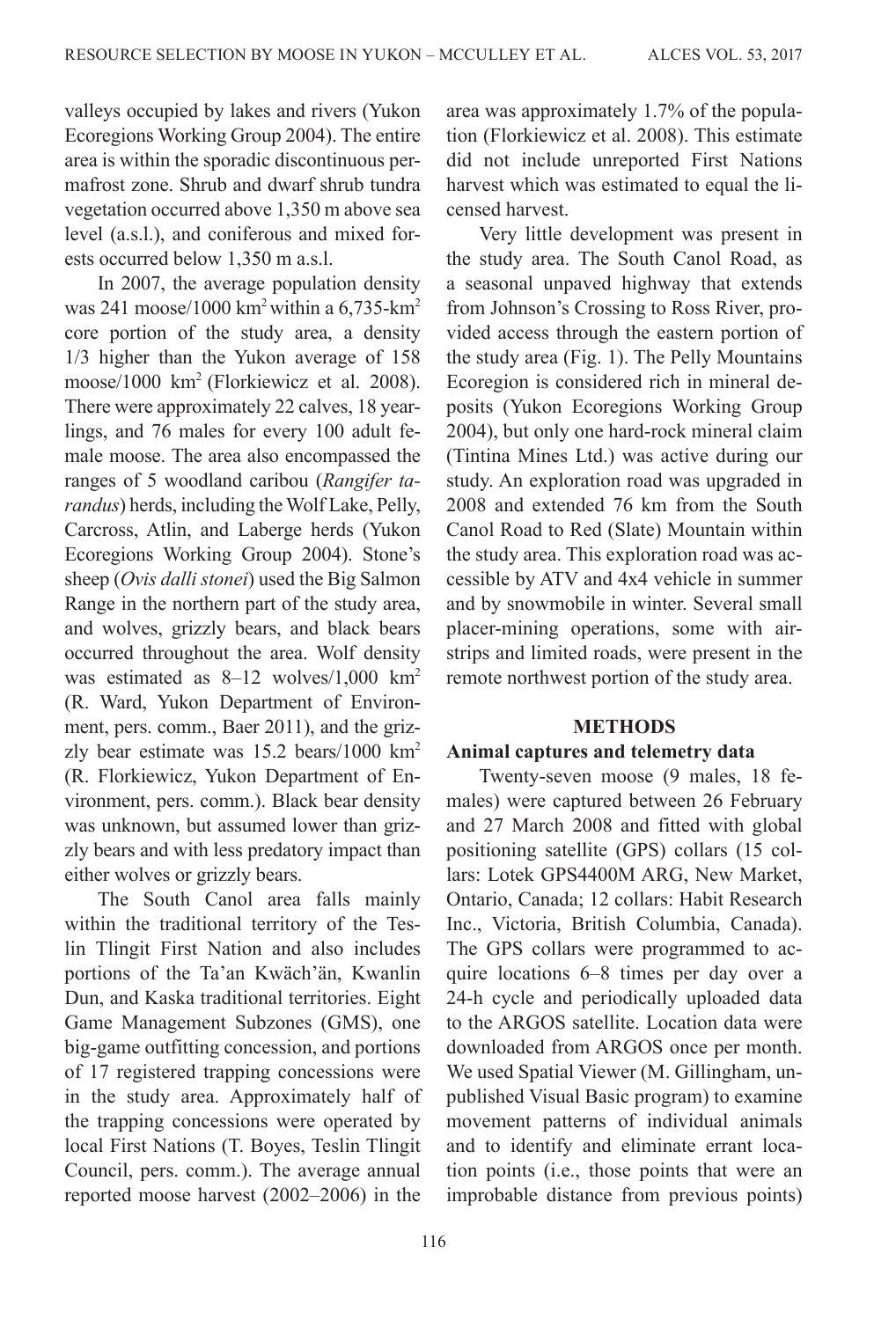that were likely the result of GPS errors. Fifteen collars provided 2 complete years of location data, and 9 collars transmitted for at least one full season. Three collars transmitted for less than one season and these were not used in analyses. We retrieved 77,309 valid locations from the 24 collars (8 males and 16 females for our selection analyses) with average fix rates of  $88 \pm 4\%$  ( $\overline{x} \pm \text{SE}$ ) for males and  $66 \pm 7\%$  for females.

We defined 5 seasons based on moose life-history and habitat characteristics: Calving (15 May–30 Jun), Summer (1 Jul–14 Aug), Rut (15 Aug–31 Oct), Early Winter (1 Nov–28 Feb), and Late Winter (1 Mar–14 May). These dates generally corresponded with the timing of seasons in other moose studies in Yukon, Alaska, and British Columbia (Larson et al. 1989, [Miquelle et al.](#page-22-3) 1992, [Gillingham and](#page-20-7) [Parker 2008a](#page-20-7), [b\)](#page-20-8). In our analyses we considered 4 groups of individual moose based on sex and reproductive status: we compared males to females, and females without calves to females with calves. Calf status of females was based on aerial surveys during mid-June, October–November, and March from June 2008 through March 2010. Only females of known calf status were used in analyses. For example, if a moose had a calf in June and then again in November (i.e., Calving and Early Winter), we also assumed the calf was present during Summer and Rut. If she was alone in November, however, then she was classified as unknown calf status during Summer and Rut, and with no calf during Early Winter. We conducted similar analyses for each of the 4 groups of moose, including male moose during the Calving period, to compare selection patterns between sexes at this time of year when the onset of greening occurred.

## **Study design**

We used resource selection functions (RSFs) to assess habitat selection of moose in the South Canol study area. Coefficients were estimated using logistic regression software (Stata version 12, StataCorp 2011) for the parameters of exponential RSFs with used and available points for individual animals (Design 3: Thomas and Taylor 1990, [2006](#page-23-2)). Used points were the GPS fixes from each radio-collared moose. Availability was identified by selecting 5 random points from within a buffer surrounding each location point. The radius of each buffer was based on the 95<sup>th</sup> percentile movement distance of each individual in each season. We assumed the individual could have potentially moved anywhere within this buffer over the period represented by the GPS fix. We then used raster remote-sensing software to query the attributes of each used and available point.

### **Attributes for resource selection**

**Land-cover composition**.-- We developed a land-cover classification using Earth Observation for Sustainable Development of Forests (EOSD) land-cover information, a digital elevation model (DEM), and National Topographic Data Base (NTDB) hydrology information [\(www.geomaticsyukon.](www.geomaticsyukon.ca) [ca\)](www.geomaticsyukon.ca). EOSD (circa 2002) was interpreted from Landsat-7 imagery with 25-m resolution and was used to classify land-surface elements (e.g., vegetation, water, rock) (Wulder et al. 2003). Using remote-sensing software (Geomatica 10.3, PCI Geomatics 2009), we combined 26 EOSD cover classes with the above-mentioned data sources to produce 8 land-cover classes relevant to moose ecology ([Table 1](#page-5-0)). Classes were combined based on similarities in vegetation and elevation. Grouping classes also had the effect of improving the accuracy of EOSD data, which approached 75–80% (M. Waterreus, Yukon Department of Environment, pers. comm.).

**Topographic variables**.-- Elevation and aspect were extracted from a DEM using Arc-Map (ArcMap 9.3, [ESRI 2006\)](#page-20-9). We entered elevation as a quadratic in all selection models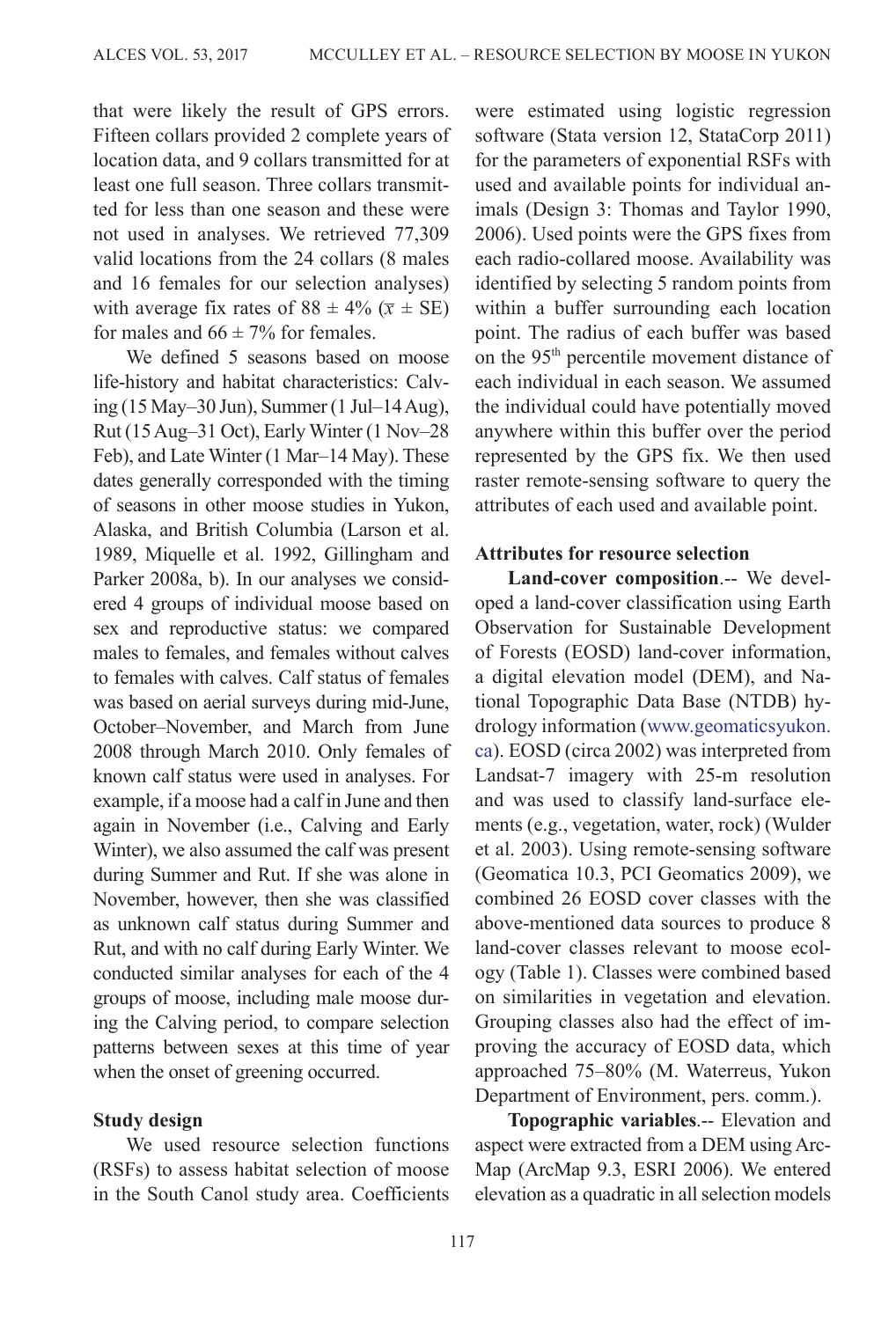| Land-cover Class    | Description                                                                                                                                                             |
|---------------------|-------------------------------------------------------------------------------------------------------------------------------------------------------------------------|
| Conifer             | Spruce, pine, or subalpine fir covering 75% or more of total basal area.                                                                                                |
| Mixed Wood          | A mix of conifers or deciduous trees with neither exceeding 75% of total basal<br>area.                                                                                 |
| Lowland Shrub       | Areas below 1,300 m a.s.l. with $\geq$ 20% vegetative cover of which at least 33% is<br>shrub species. Also includes deciduous trees exceeding 75% of total basal area. |
| <b>Upland Shrub</b> | Areas above 1,300 m a.s.l. with $\geq$ 20% vegetative cover of which at least 33% is<br>shrub species. Also includes deciduous trees exceeding 75% of total basal area. |
| Alpine              | Areas above 1,300 m a.s.1 with $\geq$ 20% vegetative cover. Includes snow, ice,<br>exposed land, and areas with no data above 1,300 m a.s.l. Excludes Upland Shrub.     |
| Lowland Open        | Areas below 1,300 m a.s.l with $\geq$ 20% vegetative cover, or exposed land with <<br>5% vegetation. Excludes Lowland Shrub.                                            |
| Water               | Lakes, ponds, reservoirs, rivers, streams, or creeks.                                                                                                                   |
| Riparian            | Areas within 25 m of small (1-line <sup>1</sup> ) water courses; areas within 100 m of larger<br>water courses (2-line) and water bodies. Includes wetlands.            |

<span id="page-5-0"></span>Table 1. Description of 8 land-cover classes used by radio-collared moose in the South Canol study area of south-central Yukon, Canada.

<sup>1</sup>1-line streams are smaller streams indicated on 1:50,000 maps with a single line, whereas 2-line streams are indicated using 2 lines to delineate the shores of large rivers.

to be able to discriminate selection for mid-elevation locations. To reduce the number of categorical variables, we converted aspect into 2 continuous variables: northness and eastness ([Gillingham and Parker 2008a](#page-20-7), [b](#page-20-8)). Northness (the cosine of aspect) values range from 1.00 to -1.00, indicating north through south aspects. Eastness (the sine of aspect) values range from 1.00 to -1.00, indicating east through west aspects. The values for both northness and eastness must be interpreted together to understand selection for aspect. For example, values near zero for both northness and eastness indicate no selection for aspect, whereas large negative values for both northness and eastness indicate selection for southwest aspects. Slopes of  $\leq 1^{\circ}$  were not assigned an aspect.

**Predation risk**.--Predation risk to moose was defined using RSFs developed for data from GPS-collared wolves and grizzly bears in the Besa-Prophet area of northern British Columbia [\(Milakovic 2008](#page-21-8); [Milakovic et al. 2011](#page-22-4), [2012\)](#page-22-5). These predator-selection models included elevation,

slope, aspect, vegetation type, and fragmentation (an index of vegetation diversity). We assumed that risk of predation to moose by wolves and grizzly bears was directly related to selection values for the predators. We generated predation-risk surfaces for moose in the South Canol area as GIS raster layers that defined selection value to wolves or grizzly bears in each season by applying the coefficients from the Besa-Prophet predator-selection models to each 25 x 25-m pixel, based on its topographic and landcover features. We scaled values from zero to 1 to standardize selection surfaces and to facilitate comparison between seasons. We created 5 seasonal wolf risk surfaces, and 3 seasonal grizzly bear risk surfaces (with no risk during hibernation seasons).

In addition to predation risk as a variable in resource selection models, we calculated the average predation risk that each individual moose was exposed to in each season (based on predation-risk values predicted from the predation-selection models (as above) at GPS locations). We set a minimum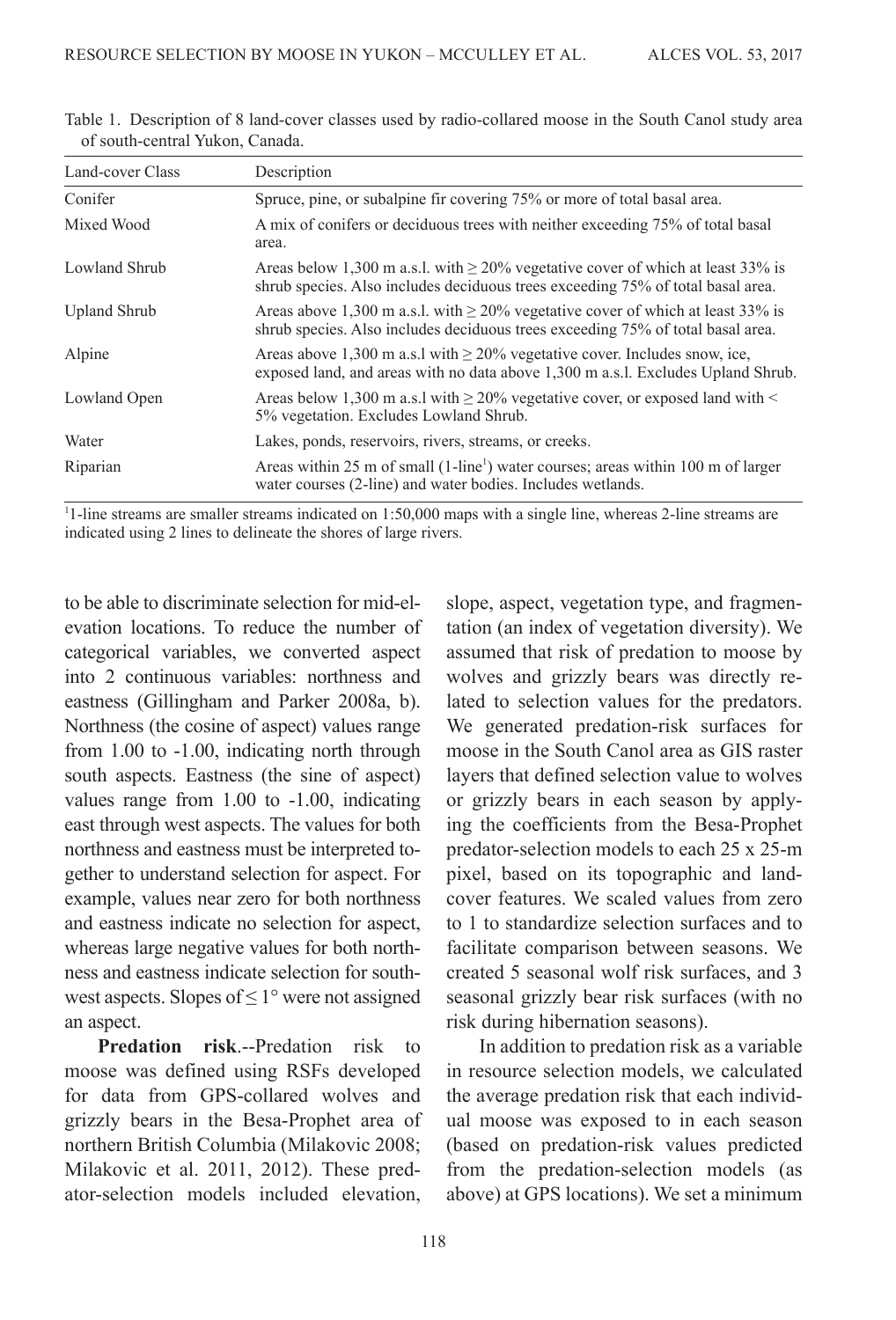of 100 location points per individual in each season to be included in calculations. We used a repeated measures 2-way analysis of variance (ANOVA) to investigate whether these predation-risk values differed between sexes and among seasons. Post-hoc analyses for significant ( $\alpha = 0.05$ ) effects were assessed using Bonferroni-corrected confidence intervals on marginal means (Margins in Stata version 12, StataCorp 2011). We used 1-way ANOVAs to determine if the average predation risk incurred by females with and without calves differed in each season.

**Harvest vulnerability**.--Harvest information was collected from 63 First Nations and licensed resident hunters who harvested moose in the study area during the 5 years before moose telemetry locations (i.e., 2004–2008). We collected information about the characteristics of sites where moose were killed. Interviewees were asked to specify on a map where the kill occurred, to comment on proximity to road or water access, and to identify which land-cover class the animal was in, based on examination of several representative photographs of the different land-cover classes ([McCulley 2015\)](#page-21-9).

We developed a raster surface that defined harvest vulnerability to male moose during Rut using the location data collected from 63 hunters, land-cover classes, and NTDB hydrology and road information. This surface was based on a matrix that included each land-cover class, in combination with distance to both roads and large rivers ( $> 500$  m or  $< 500$  m from each). The number of moose killed, as recorded in the interviews, was entered into each cell of the matrix. Ninety-nine kills were documented in 13 cover-access combinations, with over 80% occurring in the Riparian, Wetland, or Water land-cover classes. To keep harvest vulnerability as a continuous variable, we converted these values into a proportion of the total kills  $(n = 99)$ . We then assigned the appropriate proportion to each 25 x 25-m pixel based on land-cover class and distance to access.

As with predation risk, we calculated the average harvest vulnerability that each individual was exposed to during Rut. Only individual moose with a minimum of 100 location points were included in calculations. We used a 1-way non-parametric ANOVA (Kruskal-Wallis test because data could not be normalized) to investigate whether average vulnerability to harvest differed ( $\alpha$  = 0.05) between males and females.

## **Modeling procedures**

We used an information-theoretic approach to evaluate seasonal resource selection by moose ([Burnham and Anderson](#page-20-10) [2002](#page-20-10)). First, we developed a set of 10 *a priori*, ecologically plausible models to describe resource selection [\(Table 2](#page-7-0)). We evaluated the importance of land-cover class, elevation, aspect, predation risk, and harvest vulnerability in the models using selection coefficients  $(\beta)$  from logistic regression. A set of 6 models was tested on location data from all moose; we ran 4 additional models for male moose during Rut. We used statistical software for all modeling procedures (Stata version 12, StataCorp 2011). Deviation coding (using DESMAT add-in) was used for all categorical variables. To avoid issues of separation, we dropped both used and available points in land-cover classes where there were  $\leq$  4 used or available points ([Menard 2002\)](#page-21-10). Consequently, very strong avoidance of a particular land-cover class may not always be reflected in the final RSFs. We ranked the model sets using Akaike's Information Criterion ( $AIC<sub>c</sub>$ ; [Burnham and Anderson 2002](#page-20-10)) for small sample sizes. Akaike's weights  $(w_i)$ indicate the relative weight of evidence for the top model being the best among the candidate models. We selected a model as the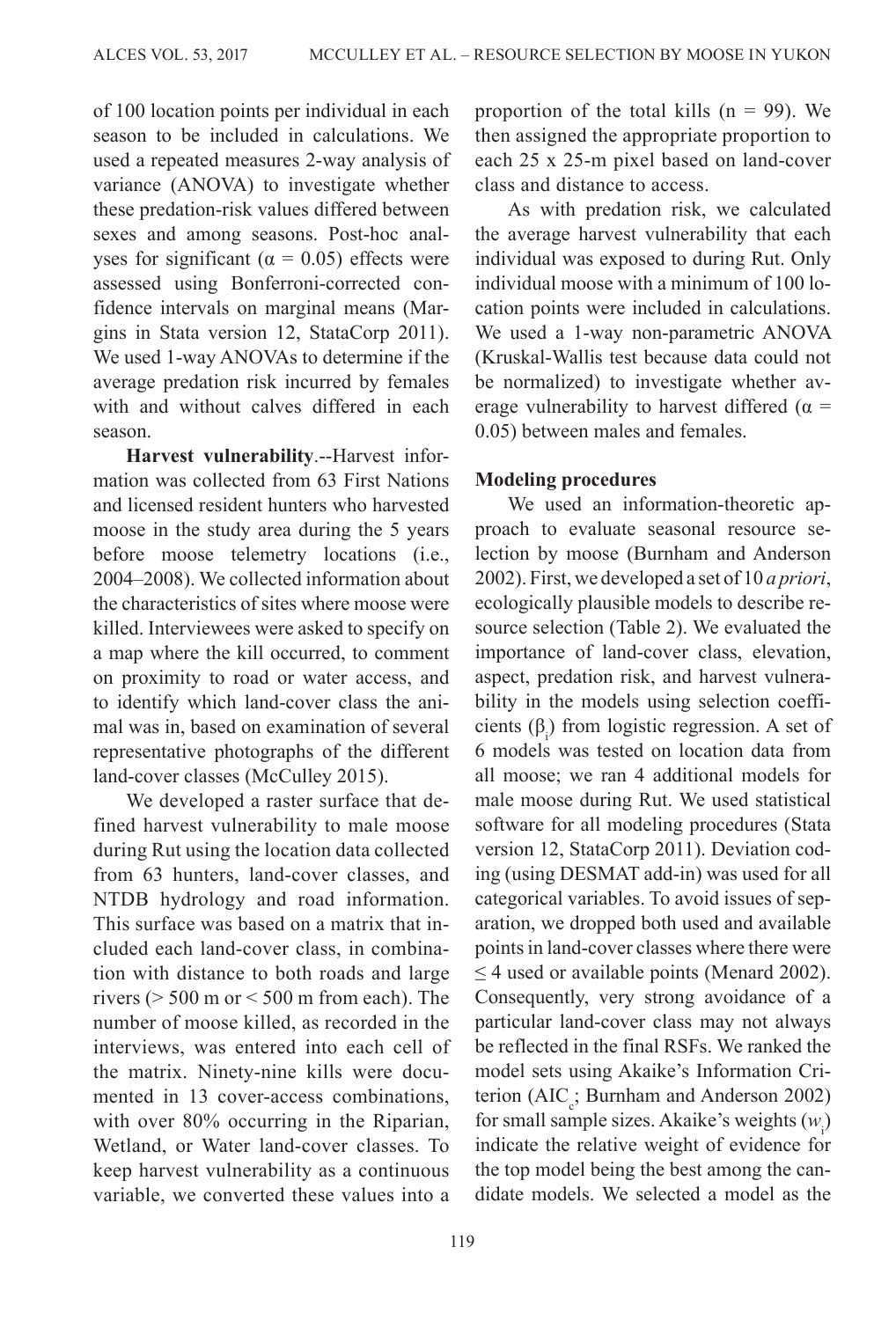| Model                       |              | Late Winter |              | Calving      |              | Summer       |              | Rut          |              | Early Winter |
|-----------------------------|--------------|-------------|--------------|--------------|--------------|--------------|--------------|--------------|--------------|--------------|
|                             | M            | F           | М            | F            | М            | F            | M            | $\mathbf{F}$ | M            | F            |
| L                           | $\checkmark$ | ✓           | $\checkmark$ | ✓            | $\checkmark$ | $\checkmark$ | ✓            | $\checkmark$ | $\checkmark$ |              |
| $E + E^2 + A$               | $\checkmark$ | ✓           | $\checkmark$ | ✓            | $\checkmark$ | $\checkmark$ | ✓            | ✓            | ✓            |              |
| P                           | $\checkmark$ | ✓           | $\checkmark$ | $\checkmark$ | $\checkmark$ | $\checkmark$ | ✓            | ✓            |              |              |
| $L + E + E^{2} + A$         | $\checkmark$ | ✓           | $\checkmark$ | ✓            | $\checkmark$ | $\checkmark$ | $\checkmark$ | $\checkmark$ | ✓            |              |
| $L + E + E^{2} + A + P$     | $\checkmark$ | ✓           | $\checkmark$ | ✓            | $\checkmark$ | $\checkmark$ | ✓            | ✓            | ✓            |              |
| $L + P$                     | $\checkmark$ | ✓           | $\checkmark$ | ✓            | $\checkmark$ | $\checkmark$ | ✓            | $\checkmark$ | ✓            |              |
| H                           |              |             |              |              |              |              | ✓            |              |              |              |
| $L + H$                     |              |             |              |              |              |              | ✓            |              |              |              |
| $L + P + H$                 |              |             |              |              |              |              | ✓            |              |              |              |
| $L + E + E^{2} + A + P + H$ |              |             |              |              |              |              | ✓            |              |              |              |

<span id="page-7-0"></span>Table 2. Candidate resource selection models for moose in the South Canol study area, Yukon, Canada. M = males,  $F =$  females,  $L =$  land-cover class,  $E =$  elevation,  $A =$  aspect,  $P =$  predation risk<sup>1</sup>,  $H =$  harvest vulnerability.

1 Both wolf and grizzly bear predation risk during Calving, Summer and Rut; only wolf risk during Early and Late Winter.

likely top model if  $w_i \ge 0.95$ . We used k-fold cross-validation averaged across 5 random subsets and an averaged Spearman's rank correlation  $(r<sub>s</sub>)$  to determine the predictive ability of each top model; values of  $r_s > 0.70$ indicated good model performance [\(Boyce](#page-20-11) [et al. 2002](#page-20-11)). If the top model for each animal had a  $w_i$  < 0.95, we averaged the selection coefficients  $(\beta_i)$  from the set of top candidate models for which the sum of their respective  $w_i$ 's was  $\geq$  0.95 ([Burnham and Anderson](#page-20-10) [2002](#page-20-10)). When model averaging was required, averaged coefficients from each component model were weighted by their corresponding  $w_i$  values; we used a selection coefficient of zero for any parameters not included in an individual's final model to avoid overemphasizing the importance of coefficients that were only in some individual models. Our estimates of pooled variance and standard errors (SE) were based on differences between the coefficient for each model being averaged and the average coefficient across models (weighted by  $w_i$  when averaging within competing models for an individual and weighted equally when averaging across

individuals; e.g., [Murtaugh 2007](#page-22-6)). Because each individual has a variance associated with its estimate, however, we also included (in an additive manner) the variance of each coefficient in each model in our calculations.

Once we had a single model for each individual, we produced a pooled RSF for males and for females by averaging models across all individuals in that group (using either the top model or an averaged model for each individual as described above) by season. Each model in a sex-season set was equally weighted to avoid over-representation of any individual moose. Models also were developed for females with and without a calf to determine if calf presence affected habitat selection during Calving – a time when newborn calves are most vulnerable.

#### **RESULTS**

#### **Seasonal mortality risk**

Average exposure to wolf risk was lowest during Early Winter for both male and female moose [\(Fig. 2A\)](#page-8-0). It was highest during Rut for females and Late Winter for males. Average exposure to grizzly bear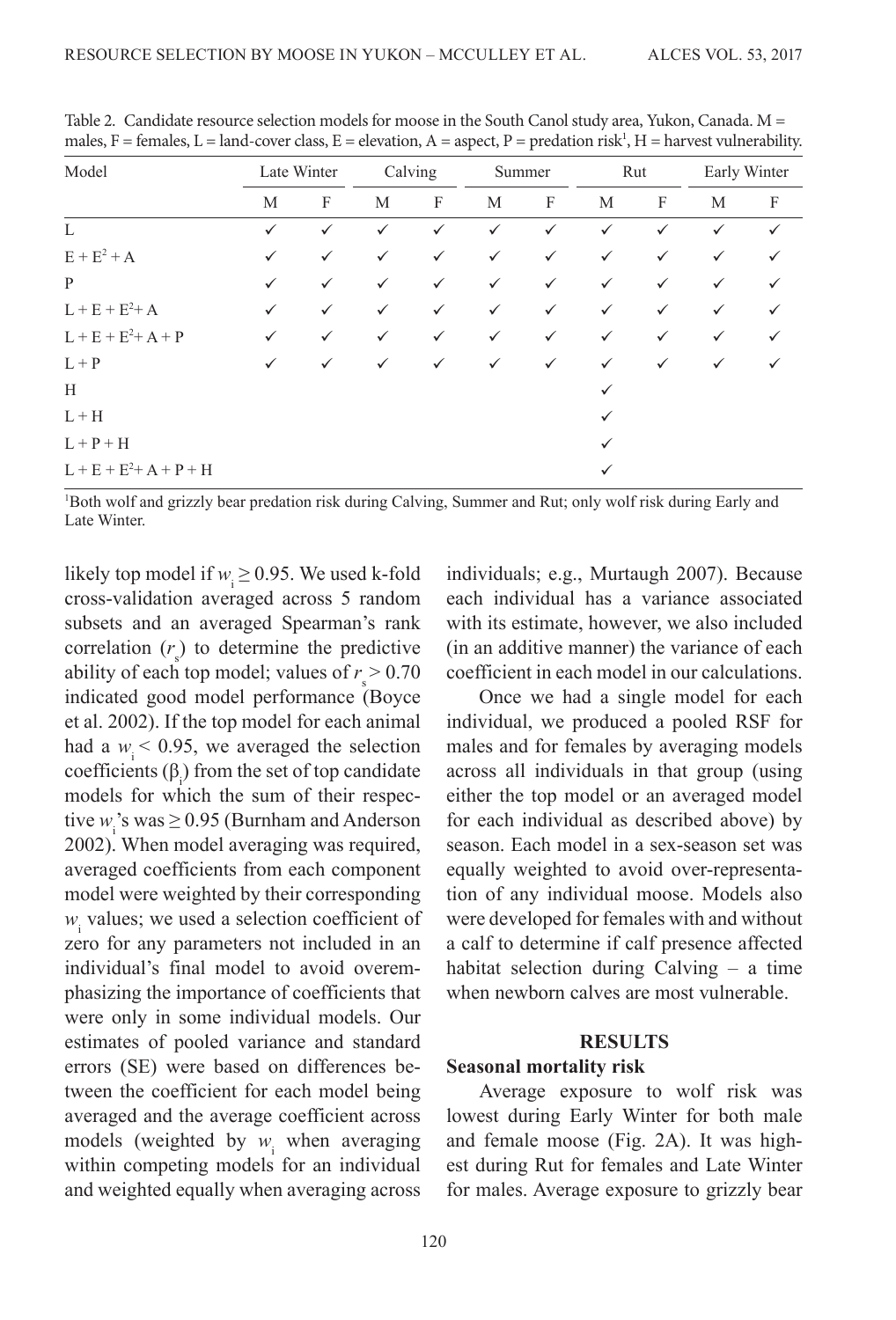<span id="page-8-0"></span>

Fig. 2. Average ( $\overline{x}$  ± SE) seasonal predation risk by A) wolves and B) grizzly bears to male (n = 8) and female radio-collared moose in the South Canol area of south-central Yukon, Canada. LW = Late Winter,  $CA = Calving$ ,  $SU = Summer$ ,  $RU = Rut$ ,  $EW = Early$  Winter. Numbers indicate sample size of females.

risk was lowest during Summer and highest during Rut for both sexes (Fig. 2B); differences between males and females were not significant (wolves:  $F_{1, 88} = 0.07, P = 0.79;$ bears:  $F_{1,44} = 0.26$ ,  $\dot{P} = 0.61$ ). Predation risk was a function of season (wolves:  $F_{\rm A}$  $\frac{4}{88}$  = 5.51, *P* < 0.01; bears:  $F_{2,44}$  = 12.08, *P* < 0.01); wolf risk during Early Winter was lower than during Summer. Calf presence had a significant effect on the wolf risk encountered by females only during Late Winter  $(F_{1, 17} = 6.95, P = 0.02)$ , when females with calves used areas with lower risk than

females without calves ([Fig. 3A\)](#page-9-0). In spring, females with calves used areas with high bear risk ([Fig.](#page-9-0) 3B), although this was not statistically different from the females without calves  $(F_{1, 20} = 3.52, P = 0.08)$ . There also was no difference between male and female moose in exposure to harvest risk during Rut (Kruskal-Wallis:  $\chi^2$  = 0.91, df = 1, *P* = 0.34).

#### **Seasonal habitat selection**

The Late Winter models were represented by the fewest moose (5 males, 7 females), and the Calving models were based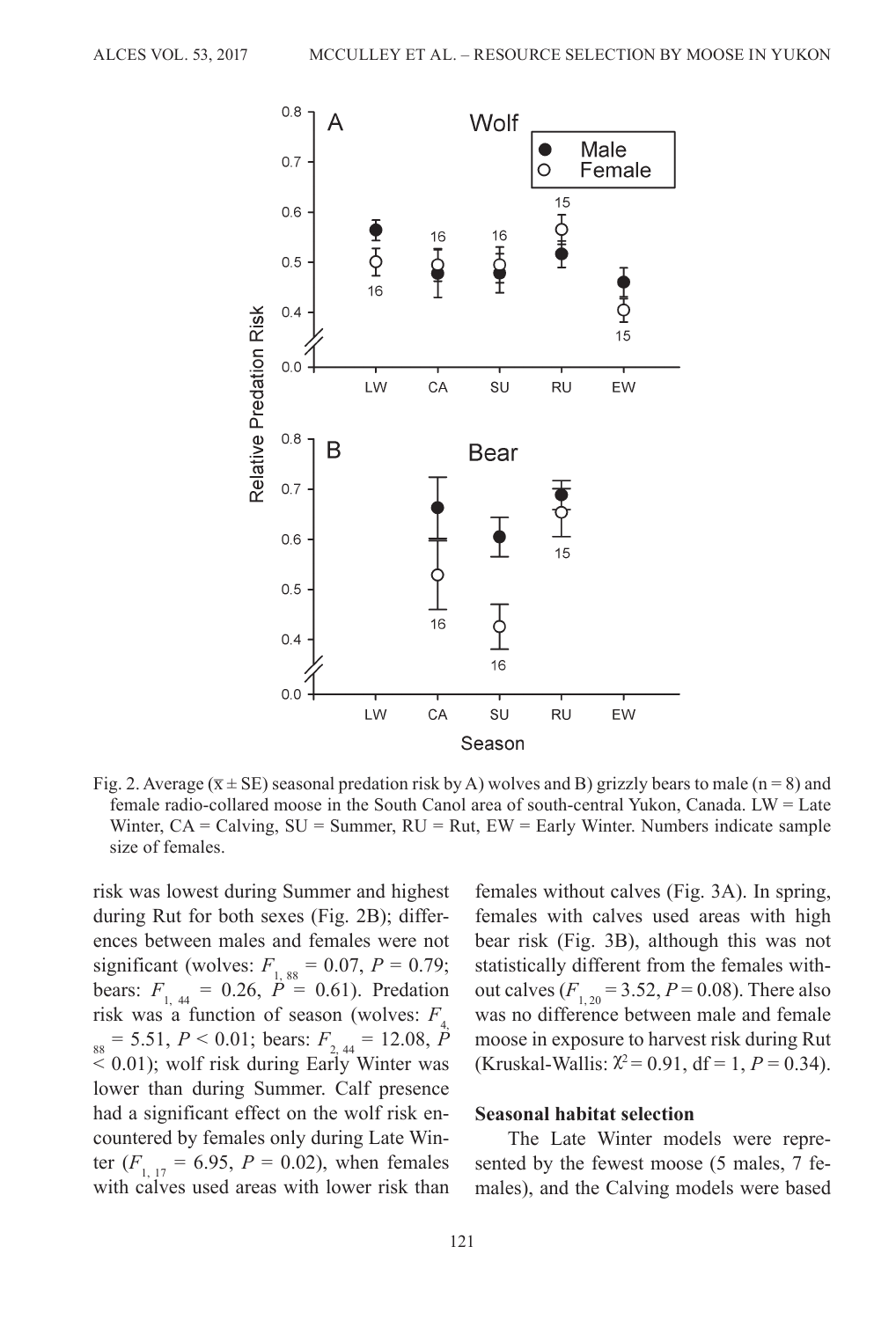<span id="page-9-0"></span>

Fig. 3. Average ( $\overline{x}$  ± SE) seasonal predation risk by A) wolves and B) grizzly bears to female radio-collared moose with and without calves in the South Canol area of south-central Yukon, Canada. LW = Late Winter,  $CA = Calving$ ,  $SU = Summer$ ,  $RU = Rut$ ,  $EW = Early$  Winter. Numbers indicate sample size. \* indicates significant difference.

on the most moose (8 males, 13 females). Each seasonal pooled model included elevation, aspect, predation risk, and all 8 landcover classes; however, both the sign  $(+/-)$ and significance of the coefficients varied seasonally ([Tables 3](#page-10-0), [4](#page-12-0)).

Based on the seasonal pooled models, male moose selected for mid-elevations in all seasons (as indicated by positive  $\beta_i$  for elevation and negative  $\beta_i$  for elevation<sup>2</sup>). Females had similar selection patterns except during Calving and Summer when

elevation was not a significant factor and most variation occurred among individuals. Males selected for west aspects (i.e., significant negative eastness and insignificant northness) during Calving and Early Winter ([Table 3\)](#page-10-0), and for southeast aspects (i.e., significant positive eastness and negative northness) in Late Winter as did females. Females selected for west aspects during the Rut and northwest aspects in Early Winter. Relative to predation risk, both sexes selected habitats that had significant grizzly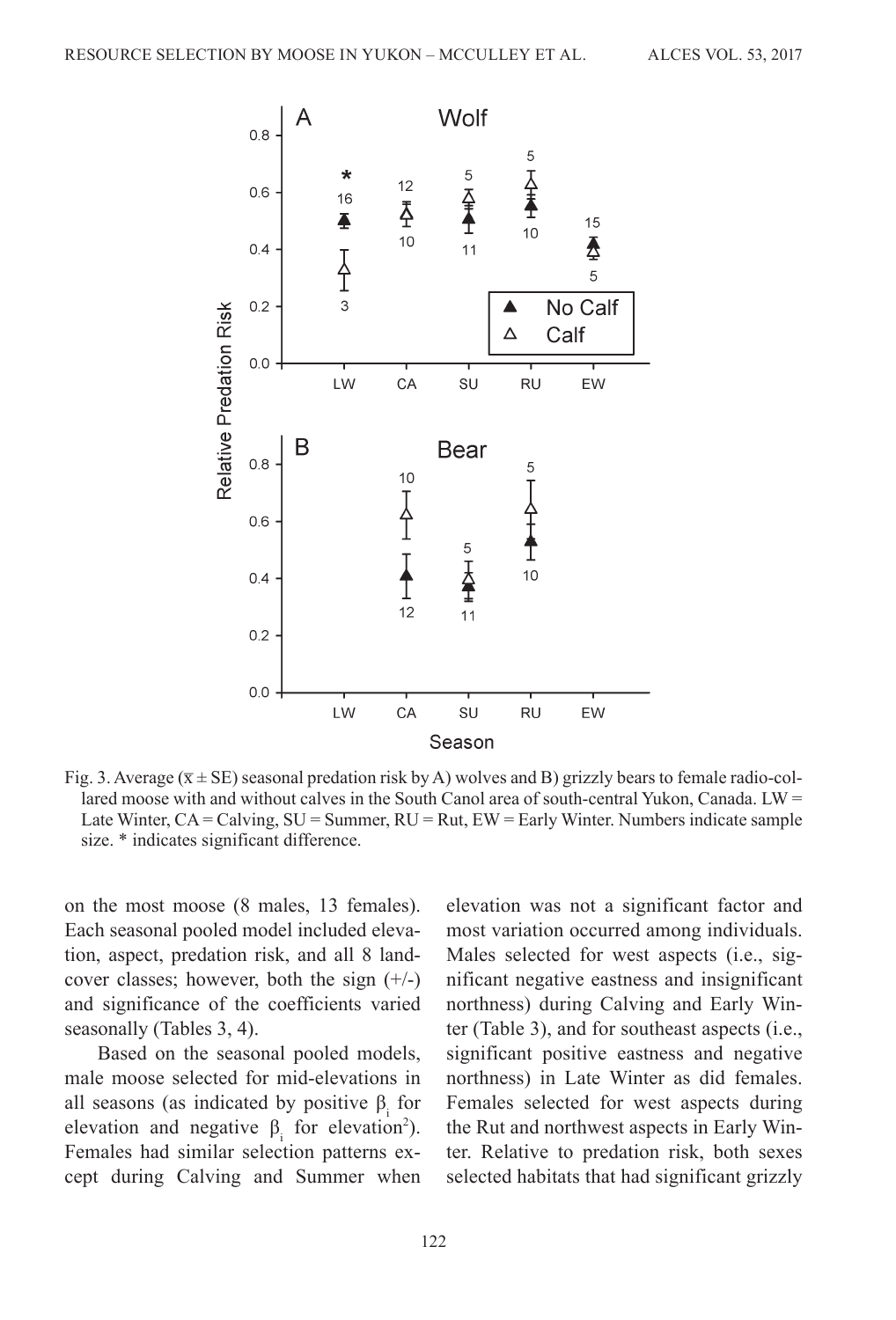<span id="page-10-0"></span>

| Season                              |         |                  |                                 | Late Winter   |             |                   |               |         |      |     | Calving         |   |        |               |          |                   |        | Summer          |   |         |     |
|-------------------------------------|---------|------------------|---------------------------------|---------------|-------------|-------------------|---------------|---------|------|-----|-----------------|---|--------|---------------|----------|-------------------|--------|-----------------|---|---------|-----|
| Model                               |         |                  | $\mathbf{E}^1 + \mathbf{A}^1 +$ |               | $p^{1} + 1$ |                   |               |         |      |     | $E + A + P + L$ |   |        |               |          |                   |        | $E + A + P + L$ |   |         |     |
|                                     | Coef    | SE               | $+$                             | $^+$          | ı           | ı<br>$\mathbf{I}$ | n/a           | Coef    | SE   | $+$ | $^{+}$          | ı | ı      | n/a           | Coef     | SE                | $+$    | $^{+}$          | ı | p<br>I. | n/a |
| Elevation (km) 10.87                |         | 2.10             | $\sim$                          |               |             | 3                 | 0             | 6.62    | 1.49 |     |                 |   | $\sim$ | $\circ$       | 20.20    | 2.20              |        |                 |   |         |     |
| Elevation <sup>2</sup> (km) $-6.23$ |         | 1.00             |                                 | $\mathcal{L}$ |             | $\mathrel{\sim}$  |               | $-4.29$ | 0.71 |     |                 |   |        |               | $-9.95$  | $\overline{1.01}$ |        |                 |   |         |     |
| Eastness                            | 0.07    | 0.02             |                                 | $\circ$       |             | $\sim$            |               | $-0.23$ | 0.03 |     |                 |   |        |               | 0.00     | 0.03              |        |                 |   |         |     |
| Northness                           | $-0.28$ | 0.02             |                                 |               |             | 4                 | ⊂             | $-0.03$ | 0.04 |     |                 |   |        | ⊂             | 0.03     | 0.02              | 4      |                 |   |         |     |
| Wolf Risk                           | 0.20    | 0.04             |                                 | 0             |             | $\sim$            |               | 0.01    | 0.07 |     |                 |   |        |               | 0.00     | 0.05              | $\sim$ |                 |   |         |     |
| Bear Risk                           |         |                  |                                 |               |             |                   |               | 1.24    | 0.13 |     |                 |   |        |               | 0.05     | 0.04              |        |                 |   |         |     |
| Harvest risk                        |         |                  |                                 |               |             |                   |               |         |      |     |                 |   |        |               |          |                   |        |                 |   |         |     |
| Conifer                             | $-0.46$ | 0.03             |                                 |               |             |                   |               | $-0.61$ | 0.05 |     |                 |   |        |               | $-0.47$  | 0.03              |        |                 |   |         |     |
| Alpine                              | $-0.15$ | 0.04             |                                 |               |             |                   |               | $-0.07$ | 0.04 |     |                 |   |        |               | 0.05     | 0.05              |        |                 |   |         |     |
| Lowland Shrub                       | 0.08    | 0.03             |                                 |               |             |                   |               | 0.44    | 0.05 |     |                 |   |        |               | $-0.05$  | 0.05              |        |                 |   |         |     |
| Upland Shrub                        | 0.16    | 0.04             |                                 |               |             |                   |               | 0.70    | 0.12 |     |                 |   |        |               | 0.72     | 0.05              |        |                 |   |         |     |
| Mixed Wood                          | $-0.03$ | 0.05             |                                 |               |             |                   |               | $-0.19$ | 0.06 |     |                 |   |        |               | $-0.40$  | 0.04              |        |                 |   | ≏       |     |
| Riparian                            | 0.53    | 0.04             |                                 |               |             |                   |               | 0.17    | 0.06 |     |                 |   |        |               | 0.13     | 0.05              |        |                 |   | $\sim$  |     |
| Water                               | 0.08    | 0.03             |                                 |               |             |                   |               | $-0.71$ | 0.13 |     |                 |   |        | 4             | 0.03     | 0.02              |        |                 |   |         |     |
| Lowland Open                        | $-0.21$ | 0.06             |                                 |               |             | $\mathcal{C}$     | $\mathcal{C}$ | 0.27    | 0.09 |     |                 |   |        | $\mathcal{C}$ | $-0.02$  | 0.03              |        |                 |   |         | ₹   |
| constant                            | $-5.99$ | $\overline{1}$ . |                                 |               |             | 3                 | $\circ$       | $-4.51$ | 0.75 |     |                 |   | 5      | $\circ$       | $-11.56$ | 1.19              |        |                 |   |         |     |

Table 3 continued....

Table 3 continued....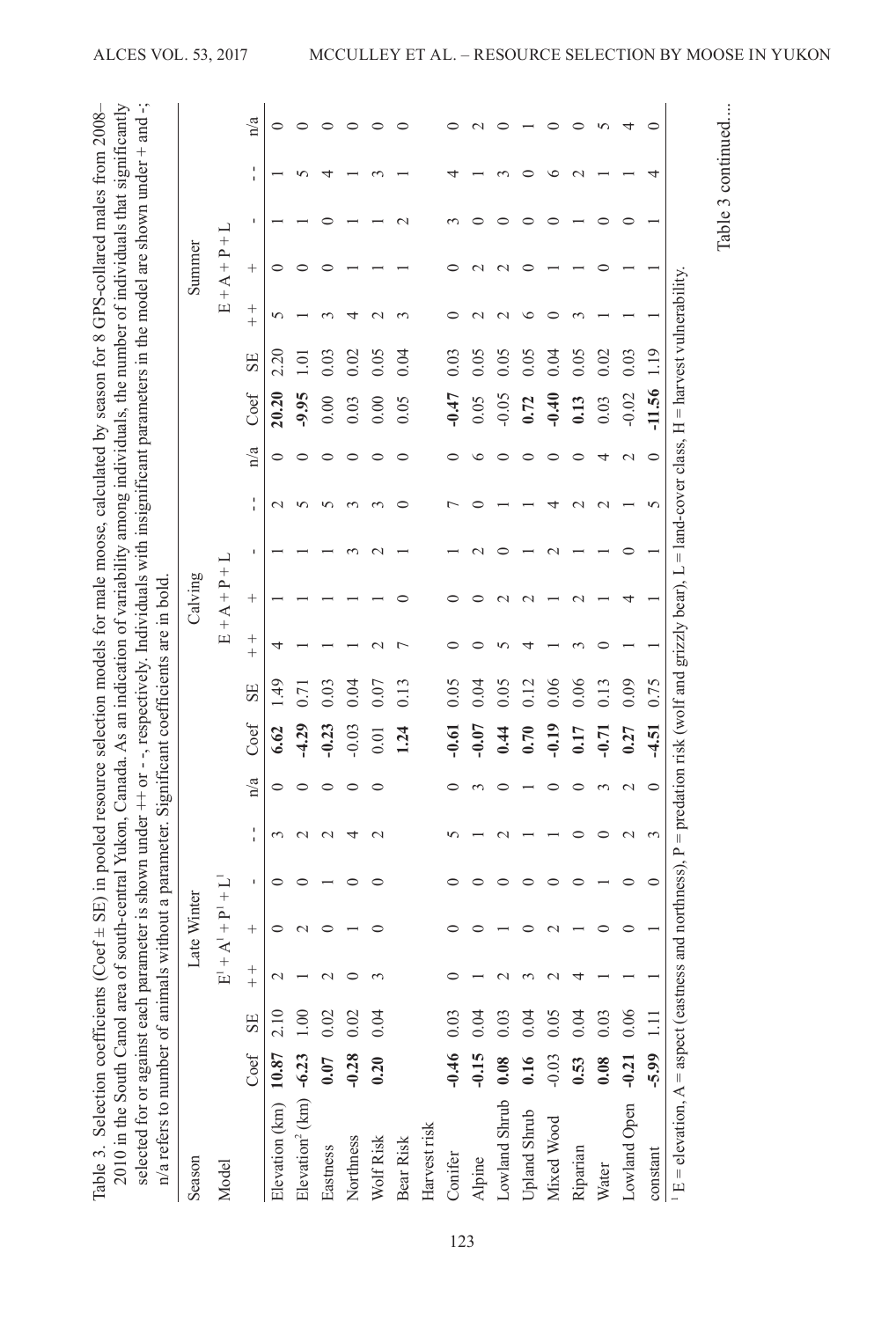| control        |  |
|----------------|--|
| į<br>$T_2$ ble |  |

|              |                 | n/a           |                             |                                         |              |                  |                  |              |                 |                  |                                                     |      |                              |                  |                            |         |                 |
|--------------|-----------------|---------------|-----------------------------|-----------------------------------------|--------------|------------------|------------------|--------------|-----------------|------------------|-----------------------------------------------------|------|------------------------------|------------------|----------------------------|---------|-----------------|
|              |                 | $\frac{1}{1}$ |                             |                                         |              |                  |                  |              |                 |                  |                                                     |      |                              |                  |                            |         |                 |
|              |                 | ı             |                             |                                         |              |                  |                  |              |                 |                  |                                                     |      |                              |                  |                            |         |                 |
| Early Winter | $E + A + P + L$ | $^{+}$        |                             |                                         |              |                  |                  |              |                 |                  |                                                     |      |                              |                  |                            |         |                 |
|              |                 | $+$           |                             |                                         |              |                  |                  |              |                 |                  |                                                     |      |                              |                  |                            |         |                 |
|              |                 | SE            | 1.34                        | 0.56                                    | 0.01         | 0.01             | 0.02             |              |                 | 0.03             | 0.05                                                |      | 0.03<br>0.03<br>0.03<br>0.10 |                  |                            | 0.03    | 0.81            |
|              |                 | Coef          | 19.74                       | $-8.66$                                 | $-0.09$      | 0.03             | 0.04             |              |                 | $-0.78$          | $-0.51$<br>$-0.34$<br>$-0.50$<br>$-0.59$<br>$-0.43$ |      |                              |                  |                            | $-0.09$ | $-12.73$        |
|              |                 | n/a           | $\circ$                     |                                         |              |                  |                  |              |                 |                  |                                                     |      |                              |                  |                            | ↤       |                 |
|              |                 | ı             |                             |                                         |              |                  |                  |              |                 |                  |                                                     |      |                              |                  |                            |         |                 |
|              |                 |               |                             |                                         |              |                  |                  |              |                 |                  |                                                     |      |                              |                  |                            |         |                 |
|              | H<br>十          | ı             |                             |                                         |              |                  |                  |              |                 |                  |                                                     |      |                              |                  |                            |         |                 |
| Rut          |                 | $^{+}$        |                             |                                         |              |                  |                  |              |                 |                  |                                                     |      |                              |                  |                            |         |                 |
|              | $E + A + P + L$ | $+$           |                             |                                         |              |                  |                  |              |                 |                  |                                                     |      |                              |                  |                            |         |                 |
|              |                 |               |                             |                                         |              | $\sum_{i=1}^{n}$ | $\sum_{i=1}^{n}$ |              |                 | $\sum_{i=1}^{n}$ | $\frac{0}{0}$                                       |      | $\overline{0}$               | $\sum_{i=1}^{n}$ |                            |         |                 |
|              |                 | Coef SE       | Elevation (km) $10.20$ 1.09 | Elevation <sup>2</sup> (km) $-4.66$ 0.4 | 0.02<br>0.01 | 0.25             | $-0.07$          | 0.05<br>0.09 | 0.86<br>$-6.47$ | $-0.59$          | $-0.32$                                             | 0.00 | 0.97                         | $-0.36$<br>0.48  | $0.03$<br>$0.04$<br>$0.04$ | 0.11    | 0.69<br>$-7.14$ |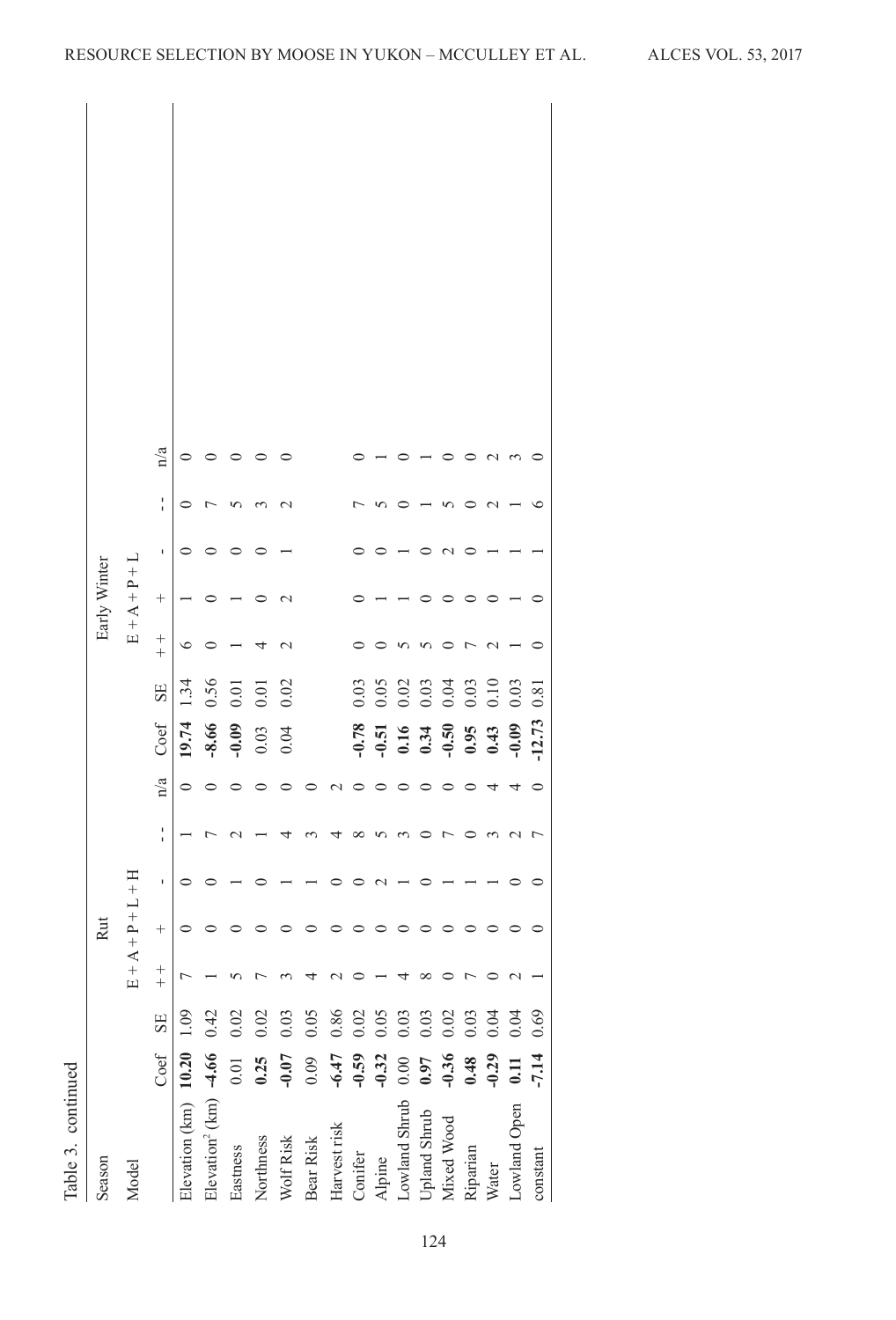Table 4. Selection coefficients (Coef ± SE) in pooled resource selection models for female moose, calculated by season for GPS-collared females from 2008–

<span id="page-12-0"></span>Table 4. Selection coefficients (Coef ± SE) in pooled resource selection models for female moose, calculated by season for GPS-collared females from 2008-

Table 4 continued....

Table 4 continued....

| Season                                    |          |      |     | Late Winter |                   |          |           |                  |                  |                                                                                                                                                                                                                                                                                                                                                                                                                                                                                                                                                                                | Calving         |             |               |              |         |      |                       | Summer          |        |            |              |
|-------------------------------------------|----------|------|-----|-------------|-------------------|----------|-----------|------------------|------------------|--------------------------------------------------------------------------------------------------------------------------------------------------------------------------------------------------------------------------------------------------------------------------------------------------------------------------------------------------------------------------------------------------------------------------------------------------------------------------------------------------------------------------------------------------------------------------------|-----------------|-------------|---------------|--------------|---------|------|-----------------------|-----------------|--------|------------|--------------|
| Model                                     |          |      |     | $E1 + A1 +$ | $+$ $\frac{1}{2}$ |          |           |                  |                  | $\boxed{\underline{\phantom{1}}}{\underline{\phantom{1}}}%{\phantom{\phantom{1}}}{\underline{\phantom{1}}}%{\phantom{\phantom{1}}}{\underline{\phantom{1}}}%{\phantom{\phantom{1}}}%{\phantom{\phantom{1}}}{\underline{\phantom{1}}}%{\phantom{\phantom{1}}}%{\phantom{\phantom{1}}}%{\phantom{\phantom{1}}}%{\phantom{\phantom{1}}}%{\phantom{\phantom{1}}}%{\phantom{\phantom{1}}}%{\phantom{\phantom{1}}}%{\phantom{\phantom{1}}}%{\phantom{\phantom{1}}}%{\phantom{\phantom{1}}}%{\phantom{\phantom{1}}}%{\phantom{\phantom}}{\underline{\phantom{1}}}%{\phantom{\phantom$ | $+4+P+$         |             |               |              |         |      | $\boxed{\phantom{1}}$ | $+4+P+$         |        |            |              |
|                                           | Coef     | SE   | $+$ | $^{+}$      | J.                | J.<br>I. | n/a       | $\mathrm{Coeff}$ | SE               | $^{+}$<br>$^{+}$                                                                                                                                                                                                                                                                                                                                                                                                                                                                                                                                                               | $^+$            | $\mathbf I$ | ı<br>f,       | n/a          | Coef    | SE   | $^{+}$<br>$^{+}$      | $^+$            | f,     | J,<br>f,   | n/a          |
| Elevation (km)                            | 24.68    | 4.99 | ∘   |             |                   |          | 0         | $-0.21$          | 7.42             |                                                                                                                                                                                                                                                                                                                                                                                                                                                                                                                                                                                |                 |             |               |              | 2.54    | 3.63 |                       |                 |        | r          | 0            |
| Elevation <sup>2</sup> (km) $-10.70$ 2.58 |          |      |     |             |                   | ≏        |           | $-4.06$          | 4.12             |                                                                                                                                                                                                                                                                                                                                                                                                                                                                                                                                                                                |                 | ₹           |               |              | 1.27    | 1.69 |                       |                 |        |            |              |
| Eastness                                  | 0.11     | 0.05 |     |             |                   | m        |           | 0.00             | 0.05             |                                                                                                                                                                                                                                                                                                                                                                                                                                                                                                                                                                                |                 |             |               |              | 0.02    | 0.04 |                       |                 |        |            |              |
| Northness                                 | $-0.17$  | 0.05 |     |             |                   |          | ⊂         | $-0.09$          | 0.05             |                                                                                                                                                                                                                                                                                                                                                                                                                                                                                                                                                                                |                 |             |               |              | $-0.06$ | 0.04 |                       |                 |        |            |              |
| Wolf Risk                                 | 0.02     | 0.06 |     |             |                   |          |           | 0.00             | 0.14             |                                                                                                                                                                                                                                                                                                                                                                                                                                                                                                                                                                                |                 |             |               |              | 0.00    | 0.09 |                       | $\sim$          |        |            |              |
| Bear Risk                                 |          |      |     |             |                   |          |           | 1.55             | 0.37             |                                                                                                                                                                                                                                                                                                                                                                                                                                                                                                                                                                                |                 |             |               |              | 0.07    | 0.12 |                       |                 |        |            |              |
| Conifer                                   | $-0.10$  | 0.04 |     |             |                   |          |           | $-0.61$          | 0.09             |                                                                                                                                                                                                                                                                                                                                                                                                                                                                                                                                                                                |                 |             |               |              | $-0.11$ | 0.05 |                       | $\sim$          |        |            |              |
| Alpine                                    | 0.00     | 0.00 |     |             |                   |          |           | 0.21             | 0.10             |                                                                                                                                                                                                                                                                                                                                                                                                                                                                                                                                                                                |                 |             |               | ${}^{\circ}$ | $-0.35$ | 0.06 |                       |                 |        |            | ${}^{\circ}$ |
| Lowland Shrub                             | 0.09     | 0.05 |     |             |                   |          |           | 0.14             | 0.09             |                                                                                                                                                                                                                                                                                                                                                                                                                                                                                                                                                                                |                 |             |               |              | 0.04    | 0.04 |                       |                 | ₹      |            |              |
| Upland Shrub                              | $-0.01$  | 0.02 |     |             |                   |          | ↤         | 0.54             | $\overline{0}$ . |                                                                                                                                                                                                                                                                                                                                                                                                                                                                                                                                                                                |                 |             |               |              | 0.32    | 0.05 |                       |                 |        |            |              |
| Mixed Wood                                | $-0.05$  | 0.05 |     |             |                   |          |           | 0.13             | 0.06             |                                                                                                                                                                                                                                                                                                                                                                                                                                                                                                                                                                                | ₹               | 4           |               |              | 0.15    | 0.05 |                       |                 | $\sim$ |            |              |
| Riparian                                  | 0.18     | 0.06 |     |             |                   |          |           | $-0.01$          | 0.09             |                                                                                                                                                                                                                                                                                                                                                                                                                                                                                                                                                                                |                 |             |               |              | 0.27    | 0.07 | ≌                     |                 |        | $\sim$     |              |
| Water                                     | 0.00     | 0.00 |     |             |                   |          |           | $-0.24$          | 0.07             |                                                                                                                                                                                                                                                                                                                                                                                                                                                                                                                                                                                | $\mathcal{C}$   | $\sim$      | $\mathcal{L}$ | r            | $-0.16$ | 0.05 |                       |                 |        | ന          | 5            |
| Lowland Open                              | $-0.10$  | 0.02 |     |             | ⊂                 |          | ৩         | $-0.15$          | 0.05             |                                                                                                                                                                                                                                                                                                                                                                                                                                                                                                                                                                                | ○               | $\sim$      | $\sim$        | $\circ$      | $-0.15$ | 0.04 |                       |                 |        | $\sim$     |              |
| constant                                  | $-15.71$ | 2.49 | 0   |             | $\circ$           | ৩        | $\subset$ | $-0.10$          | 3.47             |                                                                                                                                                                                                                                                                                                                                                                                                                                                                                                                                                                                | $\mathbf{\sim}$ | 3           | ৩             | $\subset$    | $-3.39$ | 1.89 |                       | $\mathbf{\sim}$ |        | $\sqrt{2}$ |              |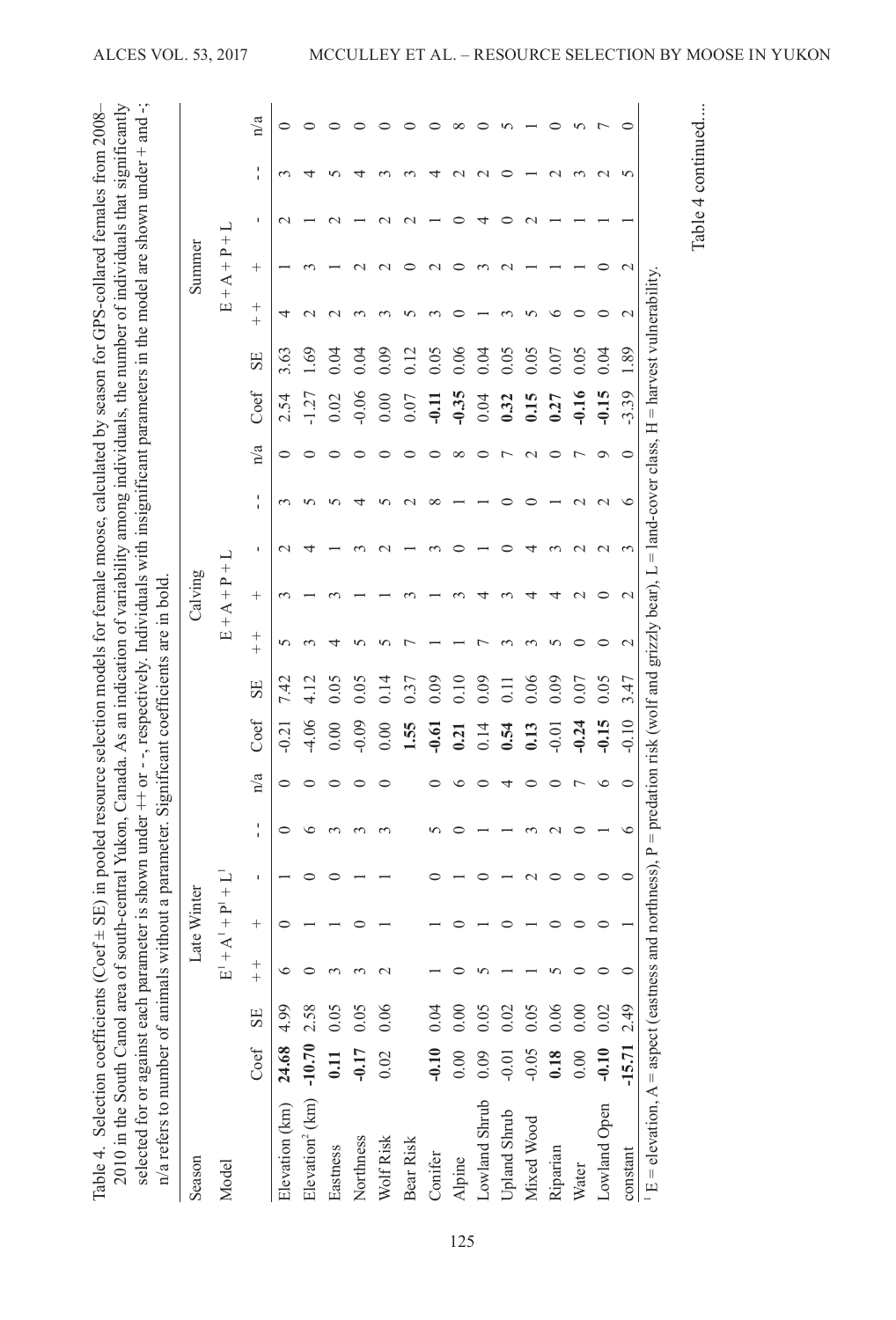| Table 4. continued          |         |      |             |                  |   |                   |                         |                                                                |                                                                                                |          |               |   |          |     |
|-----------------------------|---------|------|-------------|------------------|---|-------------------|-------------------------|----------------------------------------------------------------|------------------------------------------------------------------------------------------------|----------|---------------|---|----------|-----|
| Season                      |         |      |             | Rut              |   |                   |                         |                                                                |                                                                                                |          | Early Winter  |   |          |     |
| Model                       |         |      | $E + A + P$ |                  |   |                   |                         |                                                                |                                                                                                |          | $E + A + P +$ |   |          |     |
|                             | Coef    | SE   | $+$         | $^{+}$           | ı | ٠<br>$\mathbf{I}$ | $\mathbf{n}/\mathbf{a}$ | Coef                                                           | ${\rm SE}$                                                                                     | $+$      | $^{+}$        | ı | l.       | n/a |
| Elevation (km)              | 10.31   | 1.76 |             | $\mathrel{\sim}$ |   |                   |                         |                                                                |                                                                                                | $\infty$ |               |   |          |     |
| Elevation <sup>2</sup> (km) | $-4.06$ | 0.72 |             |                  |   |                   |                         | $6.97$<br>$-3.30$<br>$-0.11$<br>$0.10$<br>$0.07$               | $0.69$<br>$0.28$<br>$0.03$<br>$0.03$                                                           |          |               |   | $\infty$ |     |
| Eastness                    | $-0.06$ | 0.02 |             | $\mathcal{C}$    |   | ≌                 |                         |                                                                |                                                                                                |          |               |   |          |     |
| Northness                   | $-0.04$ | 0.02 |             |                  |   | ≌                 |                         |                                                                |                                                                                                |          |               |   |          |     |
| Wolf Risk                   | 0.50    | 0.08 |             | $\mathcal{L}$    |   |                   |                         |                                                                |                                                                                                |          |               |   |          |     |
| Bear Risk                   | $-0.05$ | 0.08 |             | $\mathcal{L}$    |   |                   |                         |                                                                |                                                                                                |          |               |   |          |     |
| Harvest risk                |         |      |             |                  |   |                   |                         |                                                                |                                                                                                |          |               |   |          |     |
| Conifer                     | $-0.24$ | 0.03 |             |                  |   |                   |                         |                                                                |                                                                                                |          |               |   |          |     |
| Alpine                      | $-0.34$ | 0.08 |             |                  |   |                   |                         |                                                                |                                                                                                |          |               |   |          |     |
| Lowland Shrub               | $-0.02$ | 0.07 |             |                  |   |                   |                         |                                                                |                                                                                                |          |               |   |          |     |
| Upland Shrub                | 0.42    | 0.07 |             |                  |   |                   |                         |                                                                |                                                                                                |          |               |   |          |     |
| Mixed Wood                  | $-0.11$ | 0.06 |             |                  |   |                   |                         | $-0.79$<br>$-0.22$<br>$-0.49$<br>$-0.54$<br>$-0.56$<br>$-0.54$ | $\begin{array}{c} 0.04 \\ 0.09 \\ 0.03 \\ 0.05 \\ 0.05 \\ 0.03 \\ 0.03 \\ 0.03 \\ \end{array}$ |          |               |   |          |     |
| Riparian                    | 0.38    | 0.05 |             |                  |   |                   |                         |                                                                |                                                                                                |          |               |   |          |     |
| Water                       | $-0.14$ | 0.04 |             |                  |   |                   | n                       |                                                                |                                                                                                |          |               |   |          |     |
| Lowland Open                | $0.04$  | 0.04 |             |                  |   | $\sim$            | 4                       | 0.39                                                           | 0.05                                                                                           |          |               |   |          |     |
| constant                    | $-8.49$ | 1.06 | c           |                  |   | ৩                 | 0                       | $-5.30$                                                        | 0.42                                                                                           |          |               |   | ○        |     |
|                             |         |      |             |                  |   |                   |                         |                                                                |                                                                                                |          |               |   |          |     |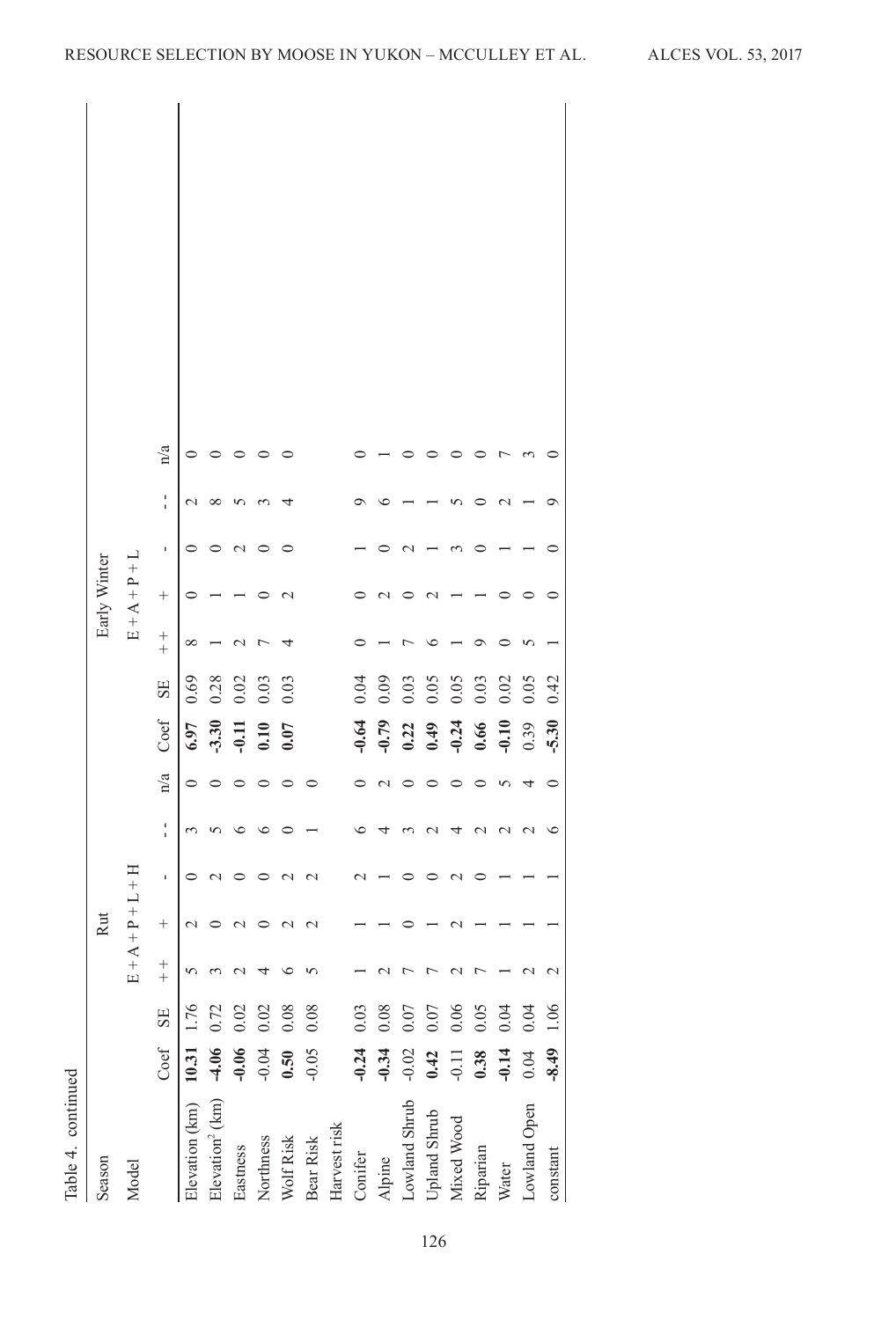bear risk during the Calving season; wolf risk was often insignificant or variable between sexes.

Conifer was strongly avoided by both sexes in all seasons. Males also avoided Alpine except in Summer, whereas females selected for Alpine during Calving, but avoided it from Summer through Early Winter. Both sexes selected Upland Shrub areas in almost all seasons. The Lowland Shrub class was selected by both sexes in Early Winter and by males in the 2 seasons afterward (Late Winter and Calving). Mixed Wood was almost always avoided by males, but selected by female moose during Calving and Summer. Both sexes usually selected for Riparian areas (although females did not during Calving). Female moose selected against Water, and the influence of Water varied across seasons for males, with positive selection for frozen waterways in Early and Late Winter.

For models developed for females with and without a calf, there were only 7 valid models after k-fold cross-validation (out of 24; 6 models for each animal) to explain habitat selection during Calving for 4 females with known calf status; 6 of these models had AIC weights  $< 0.95$ . Three models would have resulted from model averaging, but given the low sample sizes (2 females with calves, 2 without), we did not pursue further analysis. The only consistency observed in those models was selection for Lowland Shrub by all 4 females. Additionally, females with calves selected for higher elevations while avoiding Mixed Wood. Females without a calf selected Mixed Wood and avoided Riparian.

## **Variation in seasonal habitat selection among individual moose**

For the 24 individual moose in our study, 82 final models described seasonal habitat selection. In addition to all topographic and predation coefficients, there were at least 3 land-cover classes (i.e., Conifer, Lowland Shrub, Riparian) in all final models. As mentioned above, in the averaging process for sex-specific pooled models, Late Winter had the fewest explanatory models and the fewest individuals; Calving had the most. In general, there were more individual models during Summer and Rut for males than for females.

There were some strong seasonal trends among individual moose within a sex ([Tables 3,](#page-10-0) [4\)](#page-12-0), and female patterns tended to be more variable than males. Responses to east-facing slopes, wolf risk, and the Water and Lowland Open classes were highly variable among individuals. During Late Winter, most individuals selected for Riparian areas and avoided Conifer stands. Most males avoided north-facing slopes, but responses to aspect were highly disparate among females. At this time, when snow was presumed to be deepest, most females selected for Lowland Shrub areas, whereas males exhibited more variability. During the Calving season, most individuals continued to avoid Conifer and were often in high bear-risk areas. Most males continued to avoid north-facing slopes and selected Lowland and Upland Shrub areas, whereas females demonstrated more variation in habitat use during Calving. In Summer, male moose selected more consistently for mid-elevations than during Late Winter and Calving, and avoided Conifer cover. The selection for Conifer and Lowland Shrub classes was more variable among individual females in Summer than in other seasons. Not surprisingly, individuals of both sexes displayed most similarities during the breeding season and the post-rut period. During Rut and Early Winter, most individuals selected Upland Shrub and Riparian areas while strongly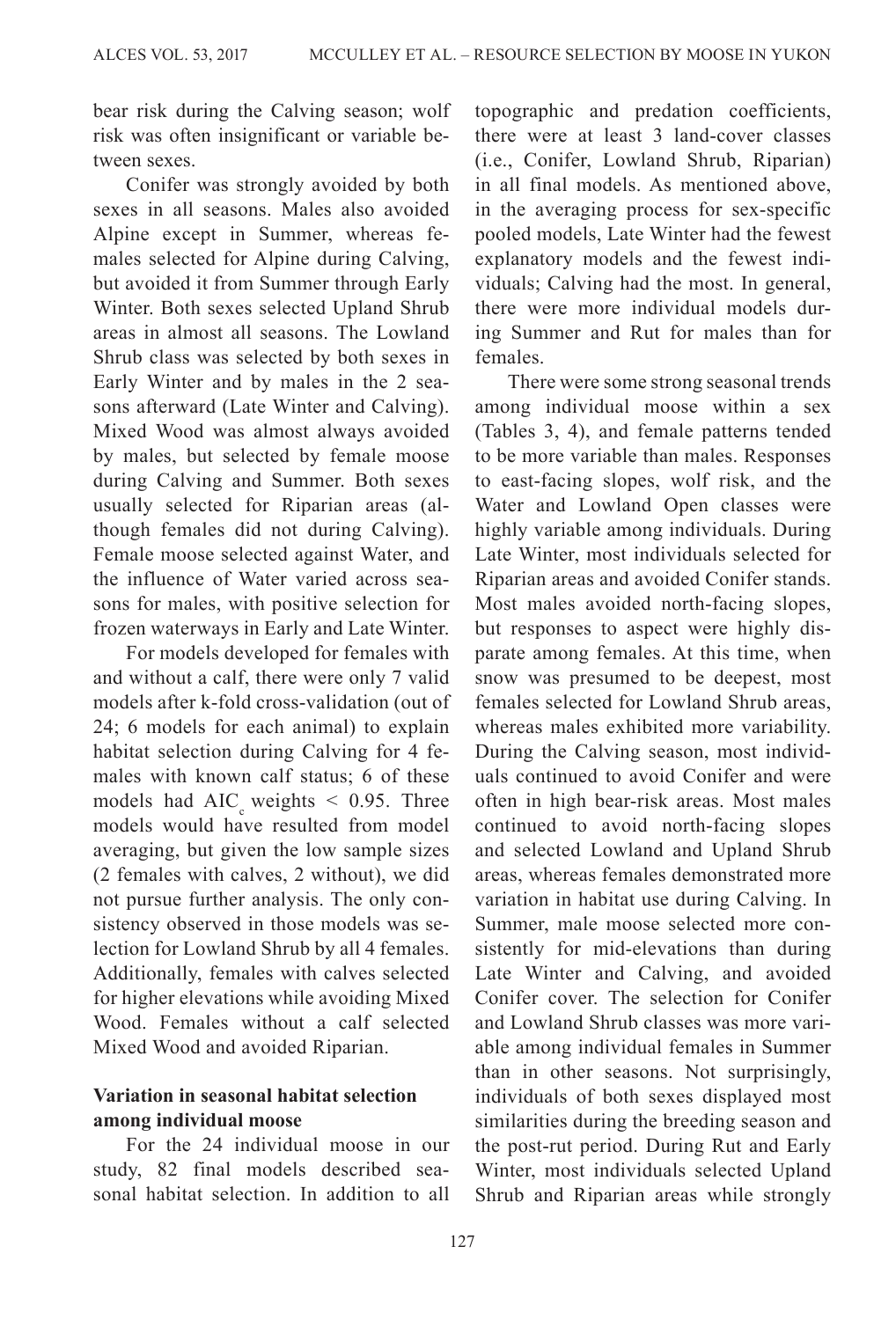avoiding Conifer. The majority of males avoided Alpine and Mixed Wood during Rut, and most moose (both sexes) selected for Lowland Shrub in Early Winter.

#### **DISCUSSION**

Moose are a keystone species of northern boreal forests, playing important roles in predator-prey dynamics and forest succession ([Molvar et al. 1993,](#page-22-7) [Danell et al. 1998\)](#page-20-12). The large geographic range of moose is a reflection of their ability to utilize a wide variety of habitats. Elevation, aspect, predation risk, and land cover all had significant effects on seasonal habitat selection by moose in the South Canol area. At the resolution of this study, seasonal changes appeared to affect resource selection by moose in the South Canol area more than differences between sexes or reproductive status (females with and without calves).

Elevational differences in temperature and soil moisture influence habitat selection through associated changes in vegetation, snow depth, and thermal conditions. In an effort to balance energetic demands, moose respond to the changing quantity and quality of forage species and accessibility to forage and cover that are found along elevation gradients (Stumph and Wright 2007). Resource selection for male moose in our study was influenced by elevation in all seasons, and most consistently among individuals in Summer, Rut, and Early Winter. Access to the higher elevations in these seasons (as reflected in use patterns, [McCulley et al.](#page-21-11) [2017b](#page-21-11)) may play an important role in the survival strategies of male moose in southcentral Yukon. [Ballard et al. \(1991\)](#page-19-5) reported that upland sites had higher quantities of browse, but lower elevation sites had greater availability as winter progressed. In our study area, upland areas may provide similar opportunities for moose to maximize forage intake in the seasons surrounding Rut,

128

and to build adequate fat reserves before the snowpack forces them to descend in Late Winter. Like males, females also selected for mid-elevations in most seasons, except during Calving and Summer when selection patterns varied among individuals. Oehlers et al. (2011) reported moose calving at lower elevations in southeast Alaska, which contrasted with those in interior Alaska that chose high-elevation birth sites [\(Bowyer](#page-20-13) et [al. 1999\)](#page-20-13). Female moose in southeast British Columbia were categorized as "climbers" or "non-climbers" during the Calving season ([Poole et al. 2007\)](#page-22-8). These examples, as well as the variation in individual models in our study, highlight the unpredictable nature of birth-site selection by female moose during Calving.

Similar to elevation, aspect can strongly influence ambient temperature and soil moisture. South-facing slopes receive the most solar radiation and are the first to green up at northern latitudes; north-facing slopes tend to be cooler and moister throughout the year. East and west aspects increase solar insolation at different times of the year. In the South Canol area, we observed that males (group and individually) selected for west aspects during Calving and Early Winter, and females selected northwest aspects in Early Winter, but with more individual variation. This selection may reflect a need to minimize heat stress during times of the year when moose have highly insulative winter pelage and temperatures may occasionally be relatively warm. Males and females selected southeast aspects during Late Winter, when males in particular must minimize energy losses in order to survive until spring. Similar to our findings in Late Winter, moose in southeast British Columbia preferred gentler slopes with high solar insolation during late winter (Poole and Stuart-Smith 2006), and moose in Montana selected south- and west-facing aspects in late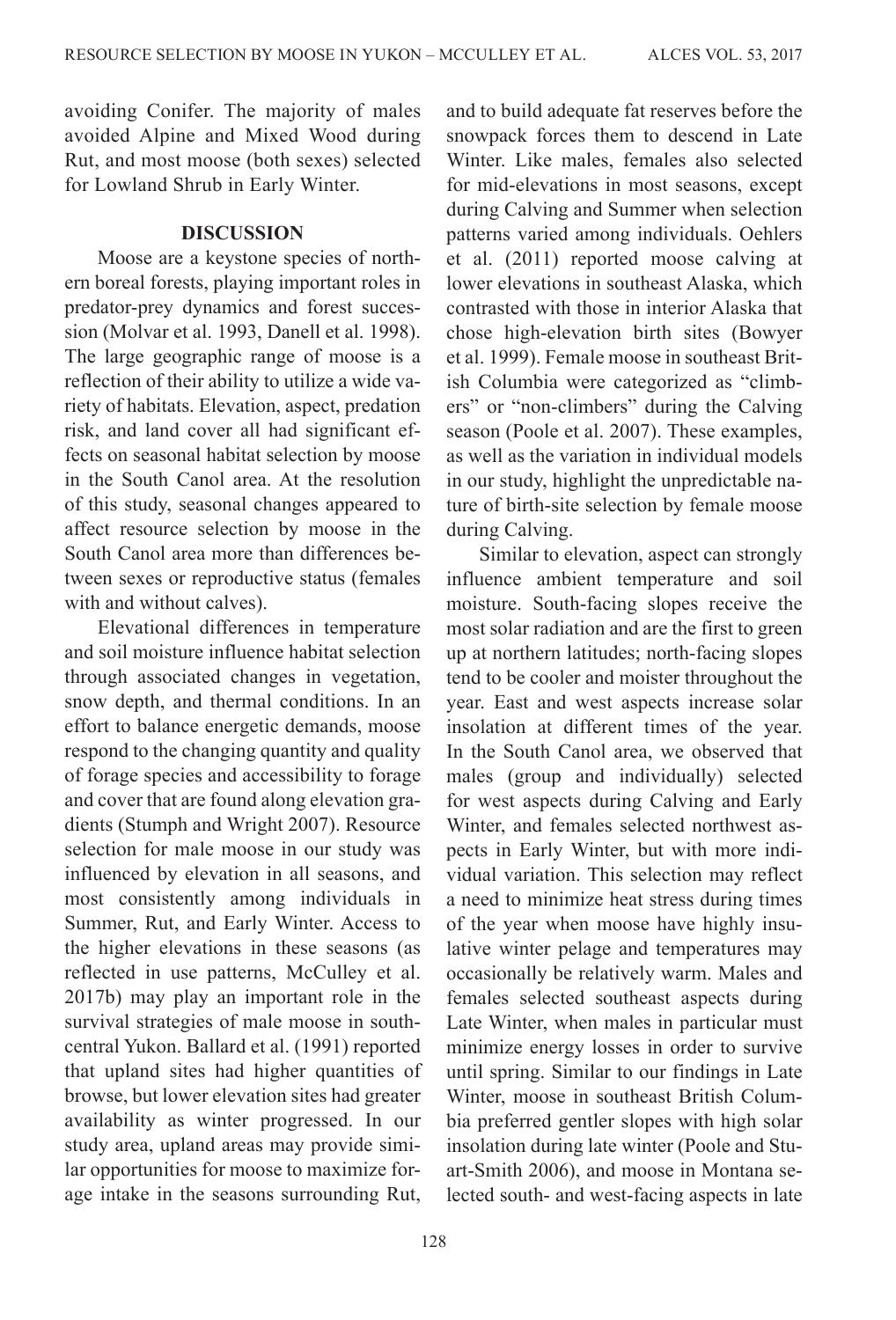winter [\(Langley 1993](#page-21-12)). Selection of southfacing slopes may allow moose to key in on spring green-up (e.g., [Merkle et al. 2016\)](#page-21-13). [Bowyer et al. \(1999\)](#page-20-13) reported that female moose preferred to give birth on southeast exposures where soils were drier and forage was of higher quality.

We defined predation risk by combining habitat information from our study area with seasonal RSFs from GPS-collared wolves and grizzly bears in the Besa-Prophet area of northern British Columbia. These models were assumed to be compatible with our landscape based on similar predator species, climate, and mountainous topography. The predation risk surfaces, however, should be verified with local predator data as they become available. The ungulate prey base in the South Canol area is not as diverse as that in the Besa-Prophet area of northern British Columbia, and hence, predators could potentially focus more on moose in the South Canol area. Black bears, for which there are no density estimates in Yukon (R. Maraj, Yukon Department of Environment, pers. comm.), were assumed to have a relatively low (although not quantified) impact on adult animals, and this premise also should be verified. Reducing exposure to mortality risk has obvious benefits to individual moose survival (and their calves). Associated with predators, there also can be energetic costs such as reduced foraging efficiency caused by increased vigilance or movement, and by choosing safer habitats that may have less forage ([Molvar and Bowyer 1994,](#page-22-9) White and Berger 2001, [Montgomery et al. 2013\)](#page-22-10). Additionally, [Kunkel and Pletcher \(2000\)](#page-21-14) noted that wolf kill rates increased with increasing distance to cover, decreasing road density, increasing trail and stream density, and increasing wolf density.

Exposure to predation risk varied seasonally, but not between males and females, yet individual responses were varied. Contrary to our hypothesis, females did not avoid predation risk during the Calving season. Both sexes showed positive selection for areas with higher bear risk during Calving, presumably by taking advantage of areas with earlier green-up that were also frequented by bears [\(Bastille-Rousseau et al. 2011](#page-19-6)). During Late Winter, females with calves used areas with significantly less wolf risk than females without calves. Because of their shorter legs, moose calves are more vulnerable in deep snow than adults [\(Peterson and Allen](#page-22-2) [1974](#page-22-2), Peterson 1977). Females with calves are known to reduce wolf risk by staying closer to cover, which helps make calves less visible and where snow depths may be lower (White and Berger 2001). Male moose in the South Canol area avoided wolf risk during Rut, but their exposure to wolf risk (as indexed by average relative risk; [Fig.](#page-8-0) [2\)](#page-8-0) was slightly higher during Rut than during the Calving season or Summer. During the moose breeding season, wolf pups (and the associated adults) are more mobile than earlier in the growing season, potentially increasing risk to moose ([Mech 1970](#page-21-15), [Mills](#page-22-11) et [al. 2008](#page-22-11)). During Rut, exposure to bear risk for both sexes was significantly higher than during Summer. This is likely because bears move up in elevation during late summer and fall to target the rich berry crop usually available in subalpine areas. By Early Winter, exposure to bear risk was negligible as bears hibernated. Average exposure to wolf risk [\(Fig. 2\)](#page-8-0) dropped significantly; the positive selection coefficients in the pooled models for both sexes may indicate simply those areas also frequented by wolves rather than high-risk areas, per se.

In Yukon, most harvest targets male moose and most hunting pressure occurs in September (Yukon Department of Environment 2008).We expected males to select areas with lower harvest vulnerability during Rut and analysis confirmed that males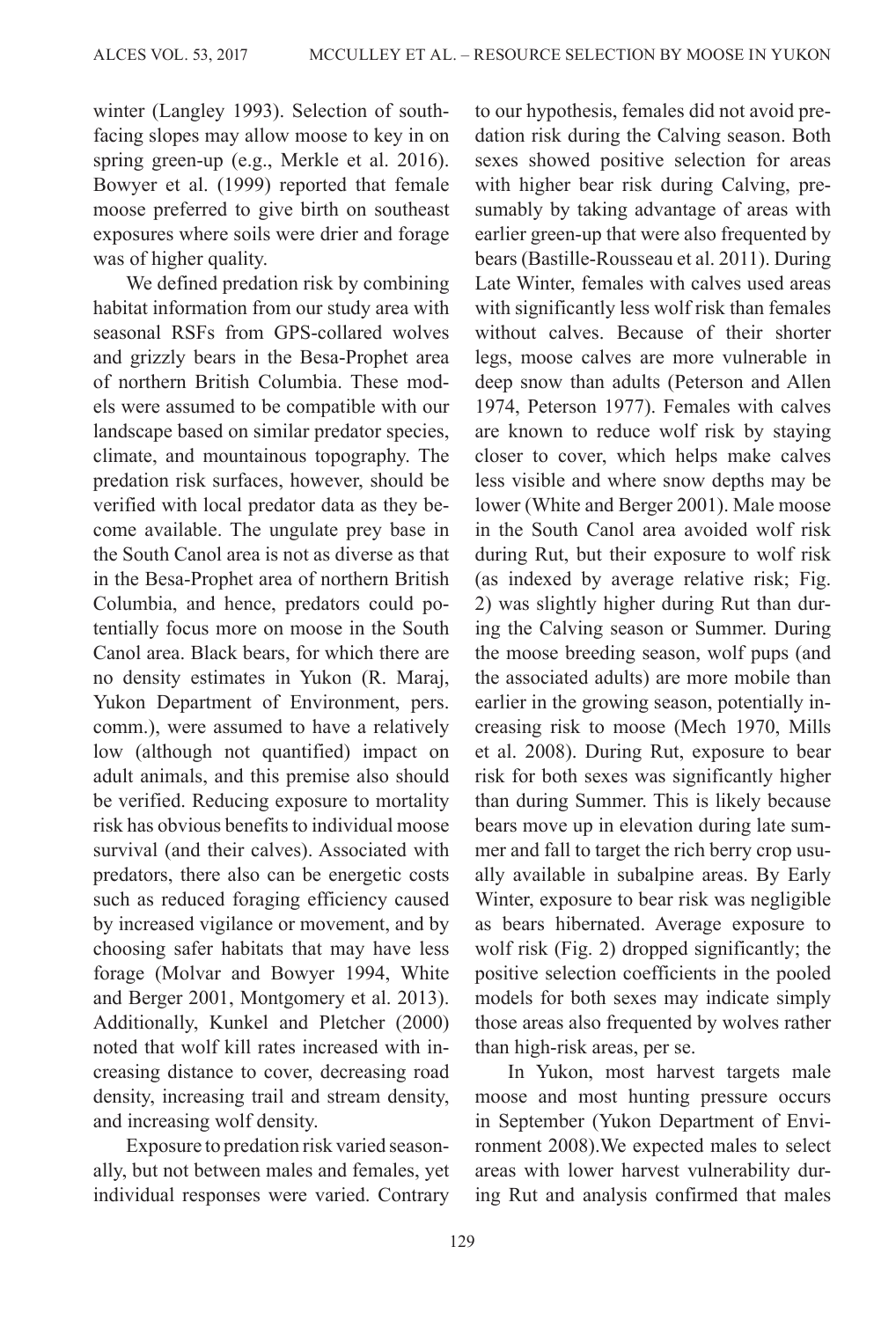as a group minimized harvest vulnerability. The individual responses, however, were variable and only 50% of males avoided this risk. The selection for less-accessible higher elevations during Rut may have served to reduce exposure to harvest vulnerability as well as predation risk. Because of limited road access, most moose harvested in our study area were harvested at lower elevations, often on or within 500 m of large waterways. Similarly in Quebec, density of hunting camps, length of large rivers, and surface area of lakes had the greatest effects on harvest vulnerability [\(Courtois and Beau](#page-20-14)[mont 1999](#page-20-14)). Male moose also may make fine-scale adjustments to avoid detection, but such selection or avoidance would be difficult to determine at the resolution (25 m) of our study ([Courtois and Beaumont](#page-20-14) [1999](#page-20-14), [Laurian et al. 2000](#page-21-16)). Vulnerability and response to harvest risk can vary depending on age and experience of the moose. In our study, only mature males were collared and individuals likely had several years' experience avoiding detection by predators or humans. Habitat selection by younger males may differ from our observations.

We expected moose to maximize forage intake during the growing season ([Belovsky](#page-19-7) [1978](#page-19-7)) and minimize energy losses in winter, recognizing that male and female moose would likely use different strategies to meet those ends. We assumed a forage-based strategy would be indicated by strong selection for shrub-dominated land-cover classes, whereas selection of Conifer would indicate a greater need for cover. All males avoided Conifer throughout the year, as did females as a group, although individuals had variable responses. The interpretation of strategies used for forage and cover may be confounded by the scale of selection and because Conifer represented a large proportion of the study area ([McCulley et al. 2017b\)](#page-21-11). Although Conifer was avoided, it was used often because of its abundance on the landscape. Poole and Stuart-Smith (2006) reported that moose selected higher crown closure at the landscape scale, whereas others have observed selection for conifer stands at finer scales related to thermal cover ([McNicol and Gilbert](#page-21-17) [1978](#page-21-17)), forage diversity (Peek 1997), and predation risk ([Bowyer et al. 1999](#page-20-13), [Dussault](#page-20-15) et al. [2004](#page-20-15), Bjorneraas et al. 2012). Both sexes selected for shrub-dominated landcover (i.e., Upland Shrub, Riparian, or Lowland Shrub) throughout most of the year, with highest selection for Upland Shrub during the Calving season through Rut, and for Riparian areas in Early and Late Winter; most individuals also selected for Lowland Shrub from Early Winter through Calving. The elevational gradient encompassed by these communities likely enabled all moose to seasonally target areas with highest food quality and forage biomass.

We expected selection patterns of both sexes to be most similar during the breeding season and most different during parturition and lactation ([Miquelle et al. 1992](#page-22-3), Oehlers et al. 2011). Indeed, during Rut males and females selected strongly for Upland Shrub and Riparian, while avoiding Conifer, Alpine, and Water. Conversely, during Calving they generally differed in response to Alpine, Riparian, Water, and Lowland Open classes. Interestingly, females did not select for Riparian areas during the Calving season which was surprising given that proximity to water is an important characteristic of birth sites in other areas (Oehlers et al. 2011). We defined riparian zones as areas within 100 m (4 pixels) of large rivers and lakes and only 25 m (1 pixel) from small streams, so perhaps females were able to locate birth sites outside of the riparian zone as we defined it, but still with adequate access to water.

Land-cover classification based on satellite imagery is efficient and was particularly valuable in our study which spanned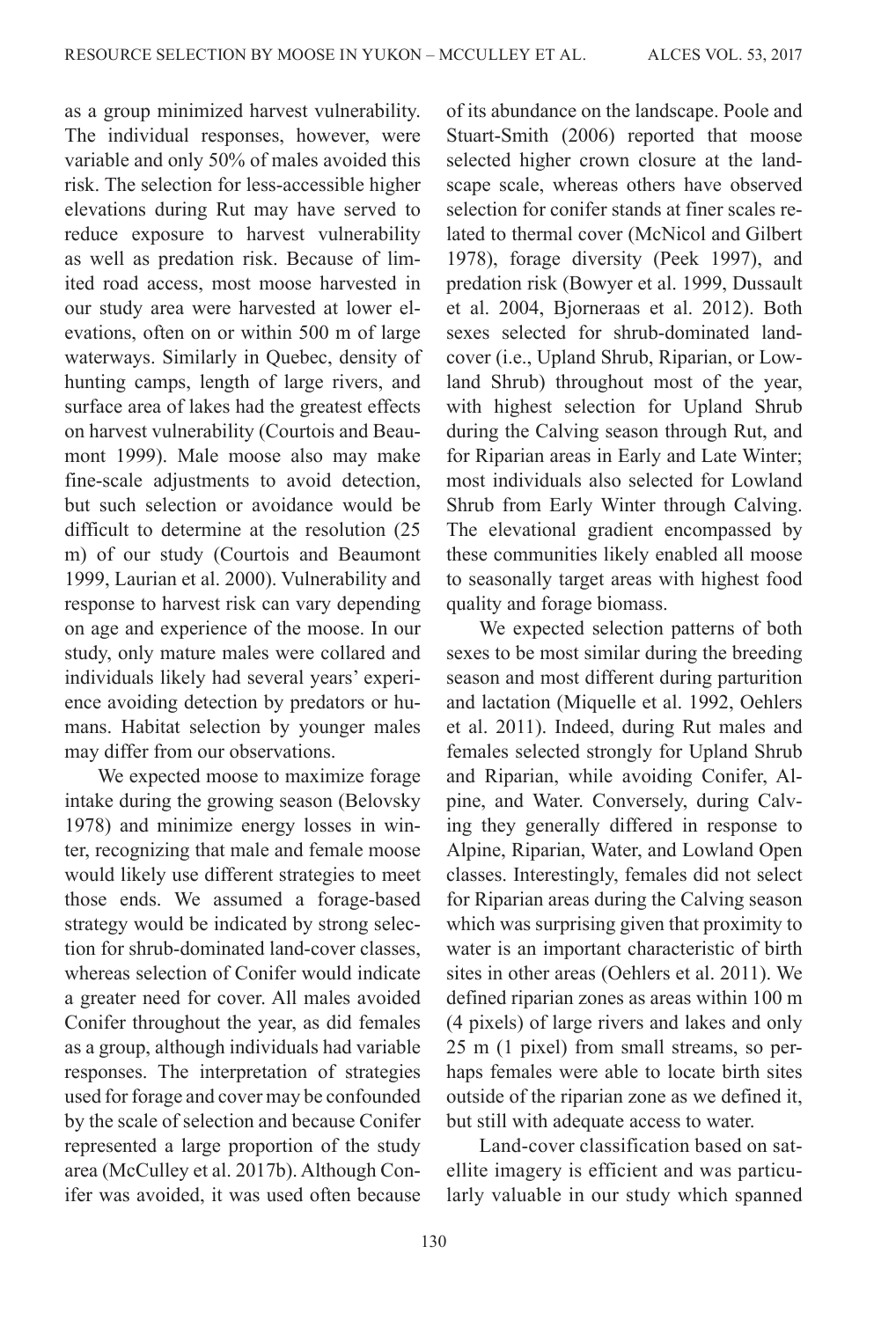a remote and isolated area covering 14% of Yukon's landmass. An existing EOSD land-cover classification for Yukon had a species-appropriate resolution (25 m) and was based on digital imagery collected within 8 years of the study. By merging some of the 24 classes into 8, we reduced the chances for misclassification. The variation encompassed by each land-cover class, however, may have contributed to the variation observed among individuals and could be important in fine-scale selection by moose.

Variation in selection patterns may have been confounded by the GPS locations for each individual. Although we could not adjust for potential bias in fix rates, we reduced bias toward particular individuals with more location fixes by developing selection models per individual, and requiring a minimum of 100 locations per individual per season. We also had the opportunity to monitor a stationary fully-functioning GPS collar for 11 months (after an animal died) to assess GPS field accuracy; mean distance between fixes was  $7.9 \pm 0.25$  m. Given the resolution of the land-cover data, the land-cover class associated with each location point was fairly precise.

Some low fix-acquisition rates may have introduced location bias, particularly if missed fixes were more likely to occur in some land-cover classes. Although we were unable to correct for land-cover or terrain characteristics, habitat transition probabilities, or fixes lost across geographical space ([Frair et al. 2004](#page-20-16), 2010; Nielson et al. 2009), it is most likely that any biases are associated with under-representing the use of closed conifer forests and perhaps north-facing aspects. There was, however, no significant relationship between fix -rate success and the proportion of Conifer land cover within annual ranges across collared individuals or among individuals with collars from the same manufacturer. Lowest (18% of annual range) and highest (66%) Conifer cover were both observed with fix rates  $> 88\%$ . Nonetheless, our habitat selection coefficients should be interpreted with some caution in the possible case of alternative biases.

In summary, moose in south-central Yukon altered their selection patterns in response to seasonal changes typical of northern boreal forests. Differential seasonal selection was observed within individuals and groups. Differences between the sexes in exposure to risk were not supported by our data, but may occur at finer spatial and temporal scales than in our study. The differences in the selection coefficients of individual and pooled models underscored the variety of moose-habitat relations in the South Canol area. Pooled models for large non-herding species such as moose may encompass highly variable behaviour among individuals. The "average" moose may not exist [\(Gillingham and Parker 2008b\)](#page-20-8), yet individual models effectively demonstrate the variability *within* the population of interest ([McCulley 2015:](#page-21-9) Appendix F, G). Relative consistency of individual responses by both sexes supports trends identified by pooled selection coefficients, and detects trends between sexes.

Most individual variation occurred during the growing season (Calving and Summer) and the least amount during Late Winter, suggesting that climatic factors limited the options available to moose during the most resource-constrained season. This observation may have important implications to moose populations in Yukon, where climate change is occurring at a faster rate than in more southerly moose ranges ([ACIA 2005](#page-19-8)). Moose experience increased heat stress, higher parasitic loads, more malnutrition, and greater wolf predation in warmer climates (Rempel 2011),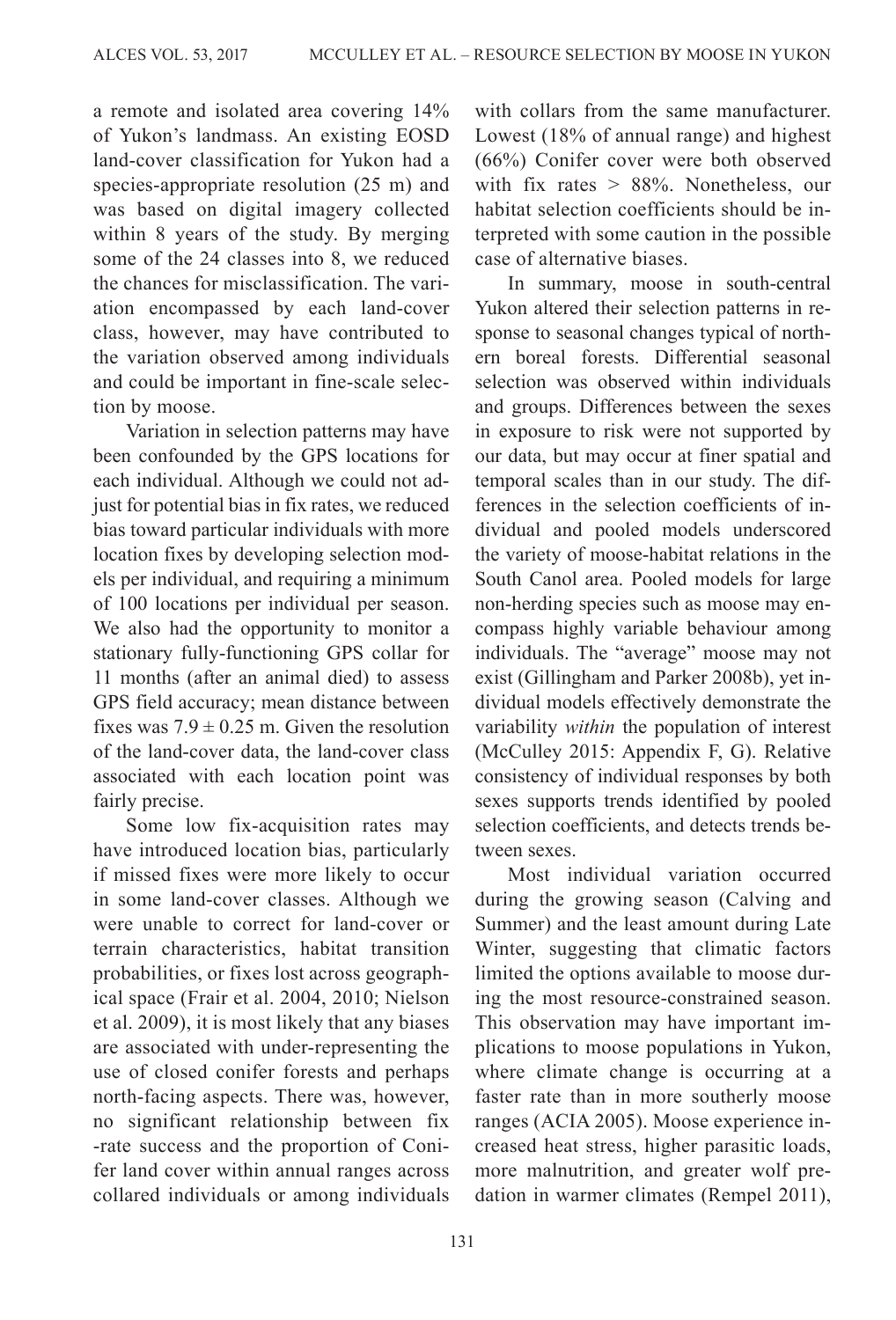with declines reported in certain populations at the southern extent of moose range (e.g., Post et al.1999, [Murray et al.](#page-22-12) 2006). Because moose respond to climatic factors at large scales [\(Hallett et al.](#page-20-17) 2004), continual habitat use and population assessments are encouraged to evaluate the broad expanse of northern moose populations for which less is known about potential climatic impacts.

## **ACKNOWLEDGEMENTS**

We acknowledge the collaboration among Yukon Government (YG), the Teslin Tlingit Council (TTC), and the University of Northern British Columbia (UNBC). We thank R. Ward (YG) for initiating the project and all those who participated in moose captures and monitoring of calf survival. We appreciate the efforts of the Yukon Fish and Game Association, F. Johnstone, and R. Ward to collect numerous moose harvest data, and the trust and willingness by South Canol hunters and others to supply sensitive and detailed harvest information. We are especially indebted to M. Waterreus and R. Legner with YG for providing geospatial and collar data, to R. Wheate, S. Emmons, and P. Bai at UNBC for assistance in the GIS lab, and to D. Heard for helpful discussions on moose management perspectives. We are also grateful to members of the TTC Fish and Wildlife Program, the Teslin Renewable Resource Council, and the Laberge Renewable Resources Council for their valuable input.

#### **REFERENCES**

- <span id="page-19-8"></span>ACIA. 2005. Arctic Climate Assessment. Cambridge University Press, Cambridge, United Kingdom.
- <span id="page-19-0"></span>ANDERSEN, R., and B.-E. SAETHER. 1992. Interactions between a generalist herbivore, the moose, and its winter food resources: a study of behavioural variation. Alces Supplement 1: 101–104.
- Anderson, D. P., M. G. Turner, J. D. Forester, J. Zhu, M. S. Boyce, H. Beyer, and L. Stowell. 2005. Scale-dependent summer resource selection by reintroduced elk in Wisconsin, USA. Journal of Wildlife Management 69: 298–310.
- <span id="page-19-4"></span>Baer, A. 2011. Wolf survey in the Nisutlin River basin, 2011. Yukon Fish and Wildlife Branch Report TR-11-17, Whitehorse, Yukon, Canada.
- <span id="page-19-5"></span>Ballard, W. B., J. S. Whitman, and D. J. REED. 1991. Population dynamics of moose in south-central Alaska. Wildlife Monographs 114: 5–49.
- <span id="page-19-2"></span>BARBOZA, P. S., and R. T. BOWYER. 2000. Sexual segregation in dimorphic deer: a new gastrocentric hypothesis. Journal of Mammalogy 81: 473–489.
- <span id="page-19-1"></span>Baskin, L., J. P. Ball, and K. Danell. 2004. Moose escape behaviour in areas of high hunting pressure. Alces 40: 123–131.
- <span id="page-19-6"></span>Bastille-Rousseau, G., D. Fortin, C. Dussault, R. Courtois, and J. P. Ouellet. 2011. Foraging strategies by omnivores: are black bears actively searching for ungulate neonates or are they simply opportunistic predators? Ecography 34: 588–596.
- <span id="page-19-7"></span>Belovsky, G. E. 1978. Diet optimization in a generalist herbivore: the moose. Theoretical Population Biology 14: 105–134.
- Bjørneraas, K., I. Herfindal, E. J. Solberg, B.-E. Saether, B. van Moorter, and C. M. ROLANDSEN. 2012. Habitat quality influences population distribution, individual space use and functional responses in habitat selection by a large herbivore. Oecologia 168: 231–243.
- <span id="page-19-3"></span>Boertje, R. D., D. G. Kellyhouse, and R. D. Hayes. 1995. Methods for reducing natural predation on moose in Alaska and Yukon: an evaluation. Pages 505–513 *in* L. N. Carbyn, S. J. Fritts, and D. R. Seip, editors. Ecology and Conservation of Wolves in a Changing World. Canadian Circumpolar Institute, Occasional Publication No. 35. University of Edmonton, Edmonton, Alberta, Canada.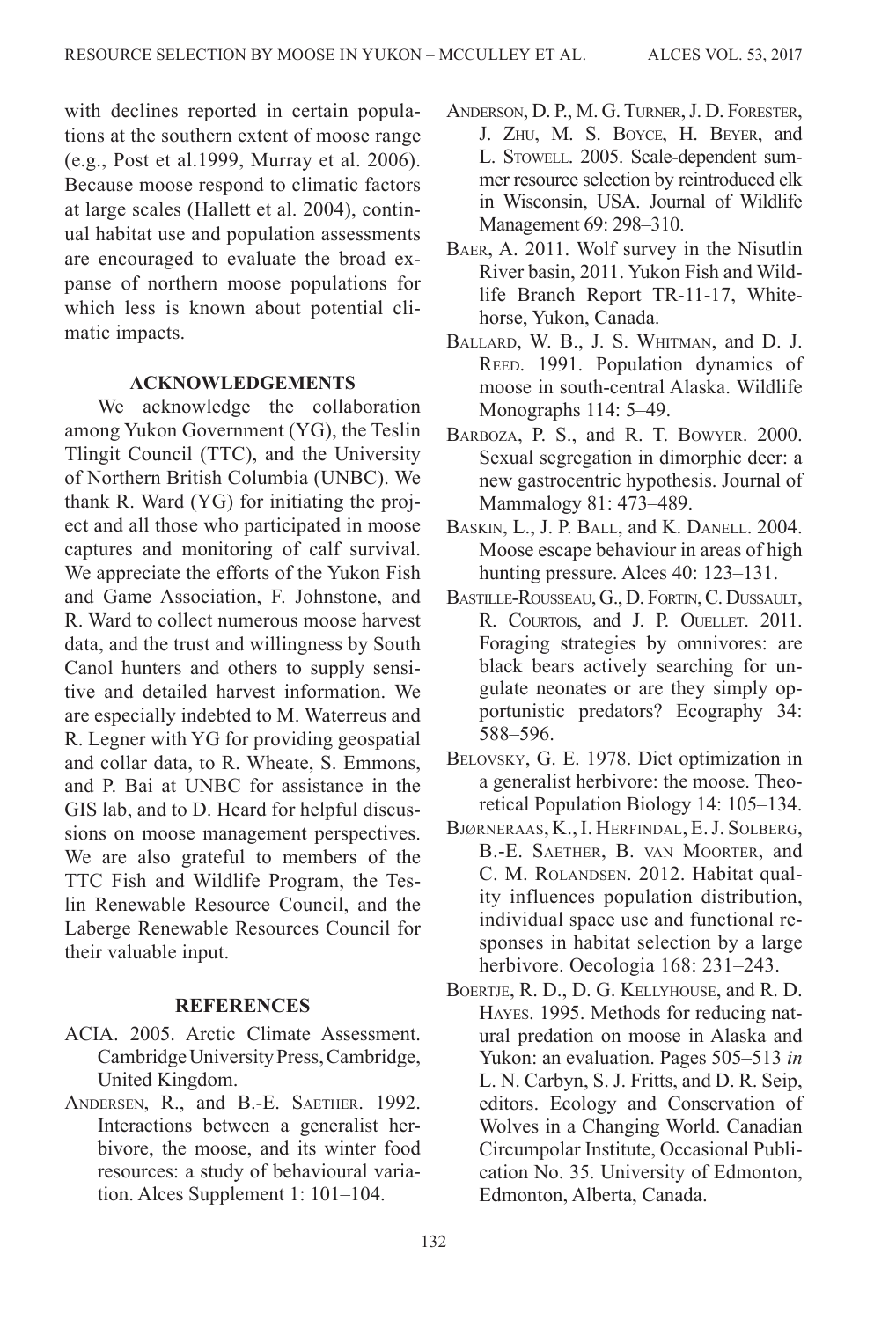- <span id="page-20-0"></span>Bowyer, R. T., and J. G. Kie. 2006. Effects of scale on interpreting life-history characteristics of ungulates and carnivores. Diversity and Distributions 12: 244–257.
- <span id="page-20-13"></span>———, Van Ballenberghe, V., Kie, J. G., and J. A. Maier. 1999. Birth-site selection by Alaskan moose: maternal strategies for coping with a risky environment. Journal of Mammalogy 80: 1070–1083.
- <span id="page-20-11"></span><span id="page-20-5"></span>BOYCE, M. S., and L. L. McDONALD. 1999. Relating populations to habitats using resource selection functions. Trends in Ecology and Evolution 14: 268–272.
	- ———, P. R. Vernier, S. E. Nielsen, and F. K. A. SCHMIEGELOW. 2002. Evaluating resource selection functions. Trends in Ecology and Evolution 14: 268–272.
- <span id="page-20-10"></span>Burnham, K. P., and D. R. Anderson. 2002. Model Selection and Multimodel Inference: Practical Information-Theoretic Approach. Springer-Verlag, New York, New York, USA.
- <span id="page-20-14"></span>COURTOIS, R., and A. BEAUMONT. 1999. The influence of accessibility on moose hunting in northwestern Quebec. Alces 35: 41–50.
- <span id="page-20-12"></span>Danell, K., T. Willebrand, and L. Baskin. 1998. Mammalian herbivores in the boreal forests: their numerical fluctuations and use by man. Conservation Ecology 2: 1–20.
- <span id="page-20-15"></span>Dussault, C., J.-P. Ouellet, R. Courtois, J. HUOT, L. BRETON, and J. LAROCHELLE. 2004. Behavioural responses of moose to thermal conditions in the boreal forest. Ecoscience 11: 321–328.
- <span id="page-20-9"></span>ESRI 2006. ArcMap GIS, Release 9. Environmental Systems Research Institute, Redlands, California, USA.
- <span id="page-20-6"></span><span id="page-20-3"></span>Florkiewicz, R., and P. D. Henry. 1994. Moose habitat characteristics relative to logging in the Liard River Basin, southeastern Yukon. Pages 211–216 *in* Proceedings of International Union Game Biologists XXI Congress, 15–20 August 1993. Halifax, Nova Scotia, Canada.
	- ———, J. McLellan, S.Westover, and R. WARD. 2008. Summary of the South

Canol West early-winter 2007 moose survey. Yukon Department of Environment (unpublished report). Whitehorse, Yukon, Canada.

- <span id="page-20-16"></span>Frair, J. L., S. E. Nielsen, E. H. Merrill, S. R. Lele, M. S. Boyce, R. H. Munro, and H. Beyer. 2004. Removing GPS collar bias in habitat selection studies. Journal of Applied Ecology 41: 201–212.
- ———, J. Fieberg, M. Hebblewhite, F. CAGNACCI, N. J. DECESARE, and L. PEDROTTI, 2010. Resolving issues of imprecise and habitat-biased locations in ecological analyses using GPS telemetry data. Philosophical Transactions of the Royal Society B: Biological Sciences 365: 2187–2200.
- <span id="page-20-2"></span>Gasaway, W. C., R. D. Boertje, D. V. Grangaard, D. G. Kelleyhouse, R. O. Stephenson, and D. G. Larsen. 1992. The role of predation in limiting moose at low densities in Alaska and Yukon and implications for conservation. Wildlife Monographs 120: 3–59.
- <span id="page-20-7"></span>Gillingham, M. P., and K. L. Parker. 2008a. Differential habitat selection by moose and elk in the Besa-Prophet area of northern British Columbia. Alces 44: 41–63.
- <span id="page-20-8"></span>——, and ————. 2008b. The importance of individual variation in defining habitat selection by moose in northern British Columbia. Alces 44:  $7 - 20$ .
- <span id="page-20-17"></span>Hallett, T. B., T. Coulson, J. G. Pilkington, T. H.Clutton-Brock, J. M. Pemberton, and B. T. GRENFELL. 2004. Why largescale climate indices seem to predict ecological processes better than local weather. Nature 430: 71–75.
- <span id="page-20-1"></span>Hayes, R. D., A. M. Baer, U. Wotschikowsky, and A. S. HARESTAD. 2000. Kill rate by wolves on moose in the Yukon. Canadian Journal of Zoology 78: 49–59.
- <span id="page-20-4"></span>-, and A. S. HARESTAD. 2000. Wolf functional response and regulation of moose in the Yukon. Canadian Journal of Zoology 78: 60–66.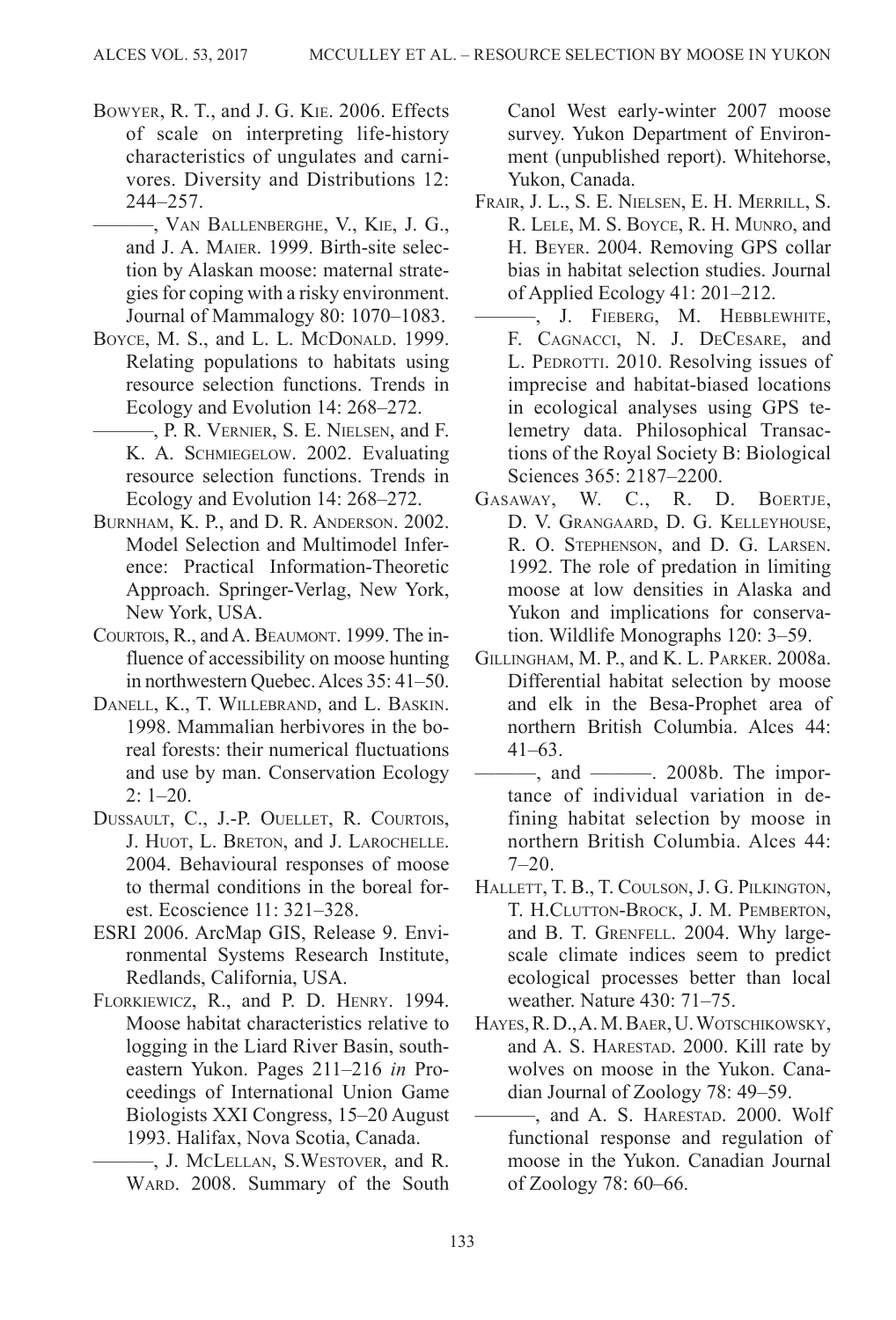- KEITH, R. J. 1995. Home range and habitat use by female moose in the southwest Yukon. M.S. Thesis. University of Regina, Regina, Saskatchewan, Canada.
- <span id="page-21-4"></span><span id="page-21-1"></span>Kelsall, J. P., and E. S. Telfer. 1974. Biogeography of moose with particular reference to western North America. Naturaliste Canadien 101: 117–130.
	- $-$ ,  $-$ , and T. D. Wright. 1977. The effects of fire on the ecology of the boreal forest, with particular reference to the Canadian north: a review and selected bibliography. Occasional Paper Number 32, Canadian Wildlife Service, Ottawa, Ontario.
- <span id="page-21-0"></span>Kie, J. G., R. T. Bowyer, M. C. Nicholson, B. B. BOROSKI, and E. R. LOFT. 2002. Landscape heterogeneity at differing scales: effects on spatial distribution of mule deer. Ecology 83: 530–544.
- <span id="page-21-14"></span>KUNKEL, K. E., and D. H. PLETCHER. 2000. Habitat factors affecting vulnerability of moose to predation by wolves in southeastern British Columbia. Canadian Journal of Zoology 78: 150–157.
- <span id="page-21-12"></span>Langley, M. A. 1993. Habitat selection, mortality and population monitoring of Shiras moose in the North Fork of the Flathead River valley, Montana. Ph.D. Thesis, University of Montana, Missoula, Montana, USA.
- <span id="page-21-5"></span>LARSEN, D. G., D. A. GAUTHIER, and R. L. Markel. 1989. Causes and rate of moose mortality in the southwest Yukon. Journal of Wildlife Management 53: 548–557.
- <span id="page-21-16"></span>Laurian, C., J.-P. Ouellet, R. Courtois, L. BREON, and S. ST-ONGE, 2000. Effects of intensive harvesting on moose reproduction. Journal of Applied Ecology 37: 515–531.
- <span id="page-21-3"></span><span id="page-21-2"></span>Main, M. B., and B. E. Coblentz. 1990. Sexual segregation among ungulates: a critique. Wildlife Society Bulletin 18: 204–210.
	- ———, F. W. Weckerly, and V. C. Bleich. 1996. Sexual segregation in ungulates:

new directions for research. Journal of Mammalogy 77: 449–461.

- <span id="page-21-7"></span>Manly, B. F. J., L. L. McDonald, D. L. THOMAS, T. L. McDONALD, and W. P. Erickson. 2002. Resource Selection by Animals: Statistical Design and Analysis for Field Studies. Second edition. Kluwer Academic Publishers, Boston, Massachusetts, USA.
- <span id="page-21-6"></span>Mauer, F. J. 1998. Moose migration: northeastern Alaska to northwestern Yukon Territory, Canada. Alces 34: 75–81.
- <span id="page-21-9"></span>McCulley, A. M. 2015. Habitat use and selection by male and female moose (*Alces alces*) in a boreal landscape. M.S. Thesis. University of Northern British Columbia, Prince George, British Columbia, Canada.
- <span id="page-21-11"></span> $-$ , K. L. Parker, and M. P. Gillingham. 2017b. Yukon moose: II. Range sizes, movement rates, and use of elevation and land cover by males and females. Alces 53: 137–157.
- <span id="page-21-17"></span>McNicol, J. G., and F. F. GILBERT. 1978. Late winter bedding practices of moose in mixed upland cutovers. Canadian Field-Naturalist 92: 189–192.
- <span id="page-21-15"></span>Mech, L. D. 1970. The Wolf: The Ecology and Behavior of an Endangered Species. The Natural History Press, Garden City, New York, USA.
- <span id="page-21-10"></span>Menard, S. 2002. Applied Logistic Regression Analysis. Sage Publications, Inc., Thousand Oaks, California, USA.
- <span id="page-21-13"></span>Merkle, J. A., K. L. Monteith, E. O. Aikens, M. M. Hayes, K. R. Hersey, A. D. Middleton, B. A. Oates, H. Sawyer, B. M. SCURLOCK, and M. J. KAUFFMAN. 2016. Large herbivores surf waves of green-up during spring. Proceedings of the Royal Society B 283: 20160456.
- <span id="page-21-8"></span>Milakovic, B. 2008. Defining the predator landscape of northeastern British Columbia. Ph. D. Dissertation, University of Northern British Columbia, Prince George, British Columbia, Canada.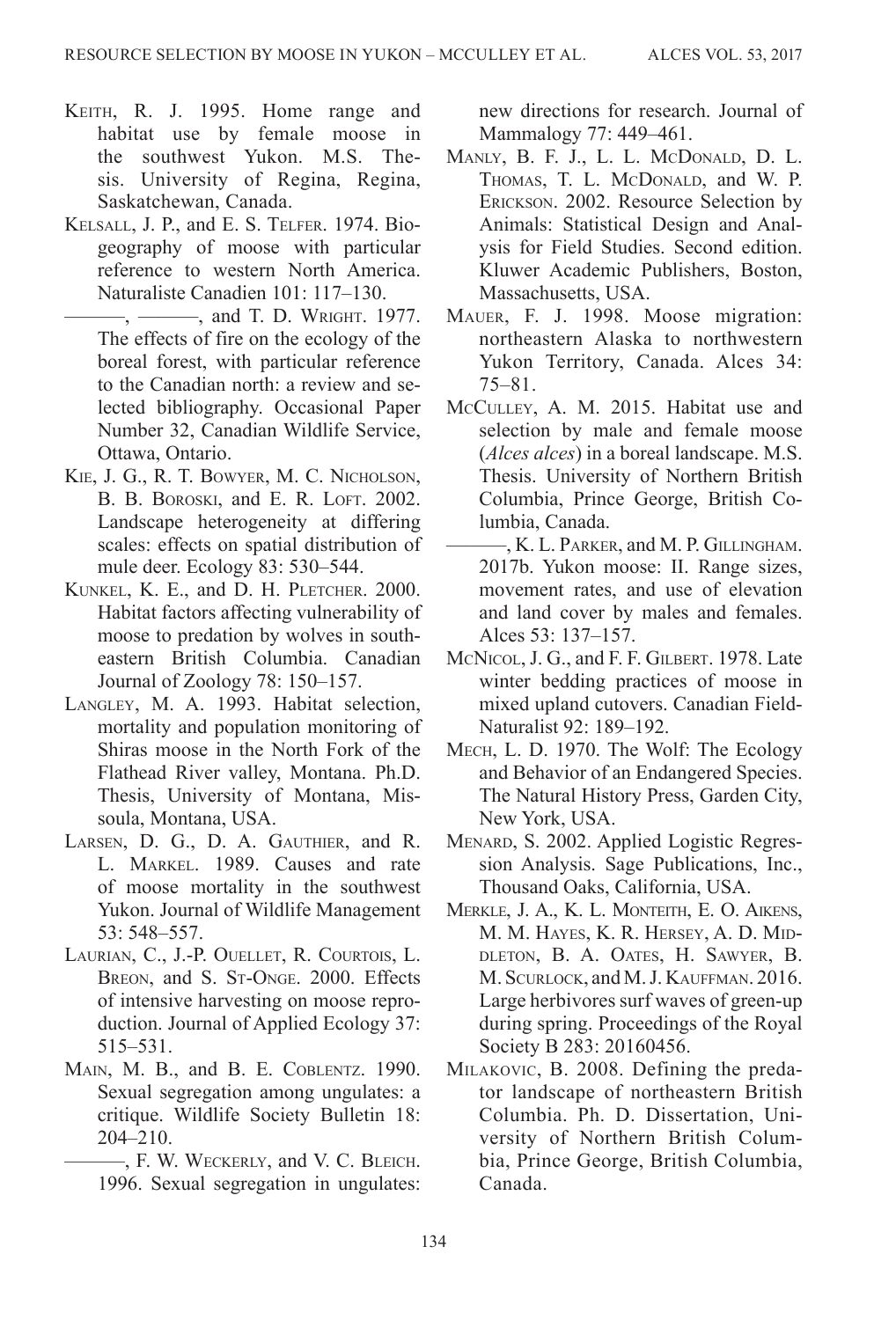<span id="page-22-4"></span>———, K. L. Parker, D. D. Gustine, R. J. Lay, A. B. Walker, and M. P. Gillingham. 2011. Habitat selection by a focal predator (*Canis lupus*) in a multiprey ecosystem of the northern Rockies. Journal of Mammalogy 92: 568–582.

<span id="page-22-5"></span> $-$ , ———, ———, ———, and ———. 2012. Seasonal habitat use and selection by grizzly bears in northern British Columbia. Journal of Wildlife Management 76: 170–180.

- <span id="page-22-11"></span>Mills, K. J., B. R. Patterson, and D. L. Murray. 2008. Direct estimation of early survival and movements in eastern wolf pups. Journal of Wildlife Management 72: 949–954.
- <span id="page-22-0"></span>MIQUELLE, D. G., and P. A. JORDAN. 1979. The importance of diversity in the diet of moose. Proceedings of the North American Moose Conference Workshop 15: 54–79.
	- ———, J. M. Peek, and V. Van Ballenberghe. 1992. Sexual segregation in Alaskan moose. Wildlife Monographs 122: 1–57.
- <span id="page-22-9"></span><span id="page-22-3"></span>MOLVAR, E. M., and R. T. BOWYER. 1994. Costs and benefits of group living in a recently social ungulate: the Alaskan moose. Journal of Mammalogy 75: 621–630.

<span id="page-22-7"></span>—, ——, and V. VAN BALLENBERGHE. 1993. Moose herbivory, browse quality, and nutrient cycling in an Alaskan treeline community. Oecologia 94: 472–479.

- <span id="page-22-10"></span>MONTGOMERY, R. A., J. A. VUCETICH, R. O. PETERSON, G. J. ROLOFF, and K. F. MIL-LENBAH. 2013. The influence of winter severity, predation and senescence on moose habitat use. Journal of Animal Ecology 82: 301–309.
- <span id="page-22-12"></span>Murray, D. L., E. W. Cox, W. B. Ballard, H. A. Whitlaw, M. S. Lenarz, T. W. Custer, T. Barnett, and T. K. Fuller. 2006. Pathogens, nutritional deficiency, and climate influences on a declining moose population. Wildlife Monographs 166: 1–29.
- <span id="page-22-6"></span>Murtaugh, P. A. 2007. Simplicity and complexity in ecological data analysis. Ecology 88: 56–62.
- <span id="page-22-1"></span>MYSTERUD, A., and E. OSTBYE. 1999. Cover as a habitat element for temperate ungulates: effects on habitat selection and demography. Wildlife Society Bulletin 27: 385–394.
- Nielson, R. M., B. F. J. Manly, L. L. McDonald, H. Sawyer, and T. L. McDonald. 2009. Estimating habitat selection when GPS fix success is less than 100%. Ecology 90: 2956–2962.
- Oehlers, S. A., R. T. Bowyer, F. Huettmann, D. K. Person, and W. B. Kessler. 2011. Sex and scale: implications for habitat selection by Alaskan moose *Alces alces gigas*. Wildlife Biology 17: 67–84.
- PCI Geomatics. 2009. Geomatica, Release 10.3, Richmond Hill, Ontario, Canada.
- PEEK, J. M. 1997. Habitat relationships. Pages 351–375 *in* A. W. Franzmann and C. C. Schwartz, editors. Ecology and Management of the North American Moose. Smithsonian Institute Press, Washington, D. C., USA.
- PETERSON, R. O. 1977. Wolf ecology and prey relationships on Isle Royale. National Park Service Scientific Monograph Series Number 11. US Government Printing Office. Washington, D. C., USA.
- <span id="page-22-2"></span>———, and D. L. Allen. 1974. Snow conditions as a parameter in moose-wolf relationships. Naturaliste Canadien 101: 481–492.
- POOLE, K. G., and K. STUART-SMITH. 2006. Winter habitat selection by female moose in western interior montane forests. Canadian Journal of Zoology 84: 1823–1832.
- <span id="page-22-8"></span>-, R. SERROUYA, and K. STUART-SMITH. 2007. Moose calving strategies in interior montane ecosystems. Journal of Mammalogy 88: 139–150.
- POST, E., R. O. PETERSON, N. C. STENSETH, and B. E. McLaren. 1999. Ecosystem consequences of wolf behavioural response to climate. Nature 401: 905–907.
- Rempel, R. S. 2011. Effects of climate change on moose populations: exploring